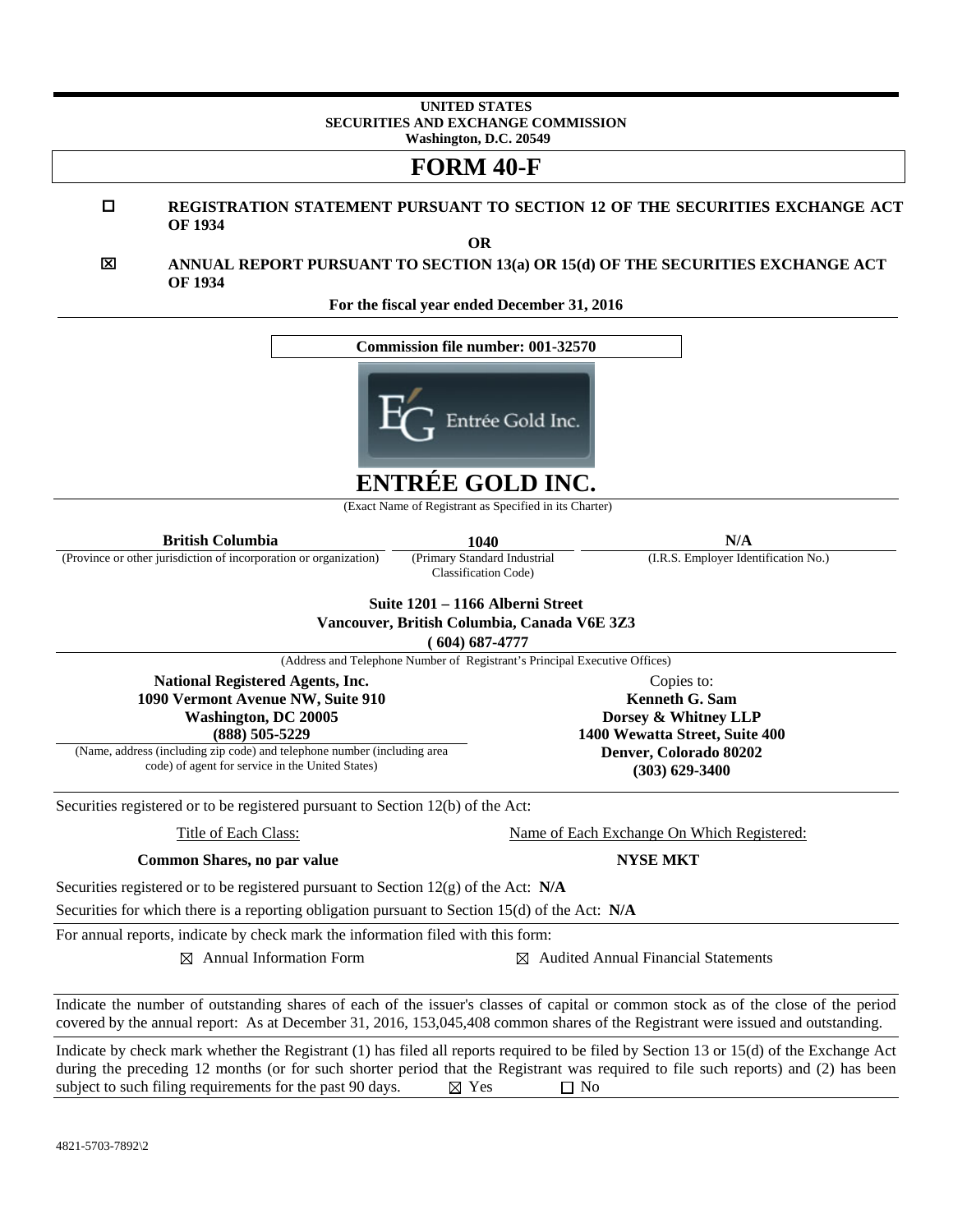Indicate by check mark whether the registrant has submitted electronically and posted on its corporate Web site, if any, every Interactive Data File required to be submitted and posted pursuant to Rule 405 of Regulation S-T (§232.405 of this chapter) during the preceding 12 months (or for such shorter period that the registrant was required to su preceding 12 months (or for such shorter period that the registrant was required to submit and post such files).  $\boxtimes$  Yes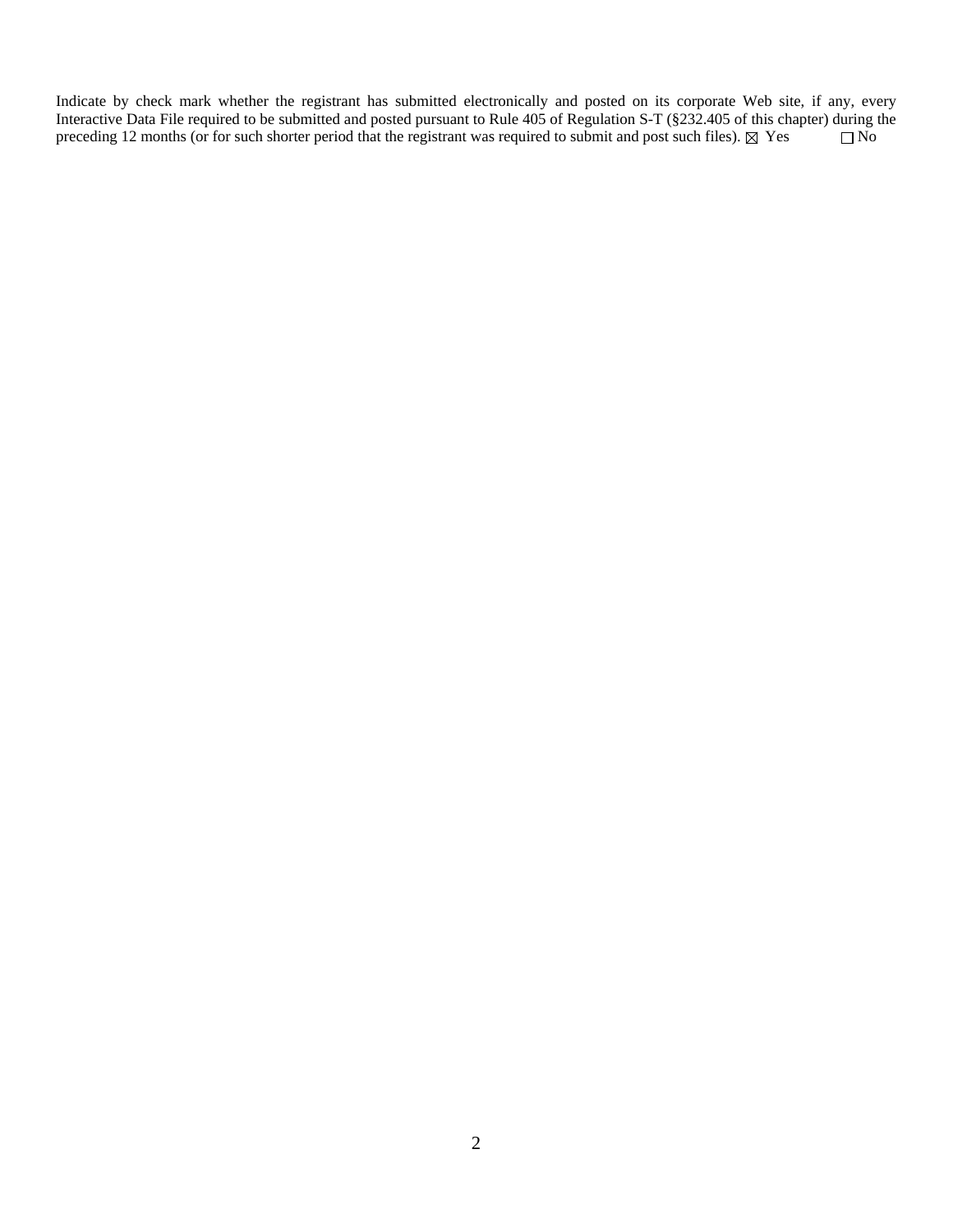## **EXPLANATORY NOTE**

Entrée Gold Inc. (the "**Company**" or the "**Registrant**") is a Canadian issuer eligible to file its annual report pursuant to Section 13 of the Securities Exchange Act of 1934, as amended (the "**Exchange Act**"), on Form 40-F pursuant to the multi-jurisdictional disclosure system of the Exchange Act. The Company is a "foreign private issuer" as defined in Rule 3b-4 under the Exchange Act. The equity securities of the Company are accordingly exempt from Sections  $14(a)$ ,  $14(b)$ ,  $14(c)$ ,  $14(f)$  and 16 of the Exchange Act pursuant to Rule 3a12-3.

## **FORWARD-LOOKING STATEMENTS**

This annual report on Form 40-F and the exhibits attached hereto contain "forward-looking statements" within the meaning of the Private Securities Litigation Reform Act of 1995. Such forward-looking statements concern the Company's anticipated results and developments in the Company's operations in future periods, planned exploration and development of its properties, plans related to its business and other matters that may occur in the future. These statements relate to analyses and other information that are based on forecasts of future results, estimates of amounts not yet determinable and assumptions of management.

Forward-looking statements include, but are not limited to, the future price of copper, gold and molybdenum, the estimation of mineral reserves and resources, the realization of mineral reserve and resource estimates, the timing and amount of estimated future production, costs of production, capital expenditures, cost and timing of the development of new deposits, success of exploration activities, permitting time lines, currency fluctuations, requirements for additional capital, government regulation of mining operations, environmental risks, unanticipated reclamation expenses, title disputes or claims and limitations on insurance coverage. In certain cases, forward-looking statements can be identified by the use of words such as "plans", "expects" or "does not expect", "is expected", "budget", "scheduled", "estimates", "forecasts", "intends", "anticipates", or "does not anticipate" or "believes" or variations of such words and phrases or statements that certain actions, events or results "may", "could", "would", "might" or "will be taken", "occur" or "be achieved". While the Company has based these forwardlooking statements on its expectations about future events as at the date that such statements were prepared, the forward-looking statements are not a guarantee of the Company's future performance and are subject to risks, uncertainties, assumptions and other factors which could cause actual results to differ materially from future results expressed or implied by such forward-looking statements.

Such factors and assumptions include, among others, risks related to international operations, including legal and political risk in Mongolia; risks associated with changes in the attitudes of governments to foreign investment; risks associated with the conduct of joint ventures; discrepancies between actual and anticipated production, mineral reserves and resources and metallurgical recoveries; global financial conditions; changes in project parameters as plans continue to be refined; inability to upgrade Inferred mineral resources to Indicated or Measured mineral resources; inability to convert mineral resources to mineral reserves; conclusions of economic evaluations; future prices of copper, gold, silver and molybdenum; failure of plant, equipment or processes to operate as anticipated; accidents, labour disputes and other risks of the mining industry; delays in obtaining government approvals, permits or licences or financing or in the completion of development or construction activities; environmental risks; title disputes; limitations on insurance coverage, as well as those factors discussed in the section entitled "Risk Factors" in the Company's Annual Information Form ("**AIF**"), filed as Exhibit 99.1 to this annual report on Form 40-F and incorporated herein by reference.

Although the Company has attempted to identify important factors that could cause actual actions, events or results to differ materially from those described in forward-looking statements, there may be other factors that cause actions, events or results not to be as anticipated, estimated or intended. There can be no assurance that forward-looking statements will prove to be accurate, as actual results and future events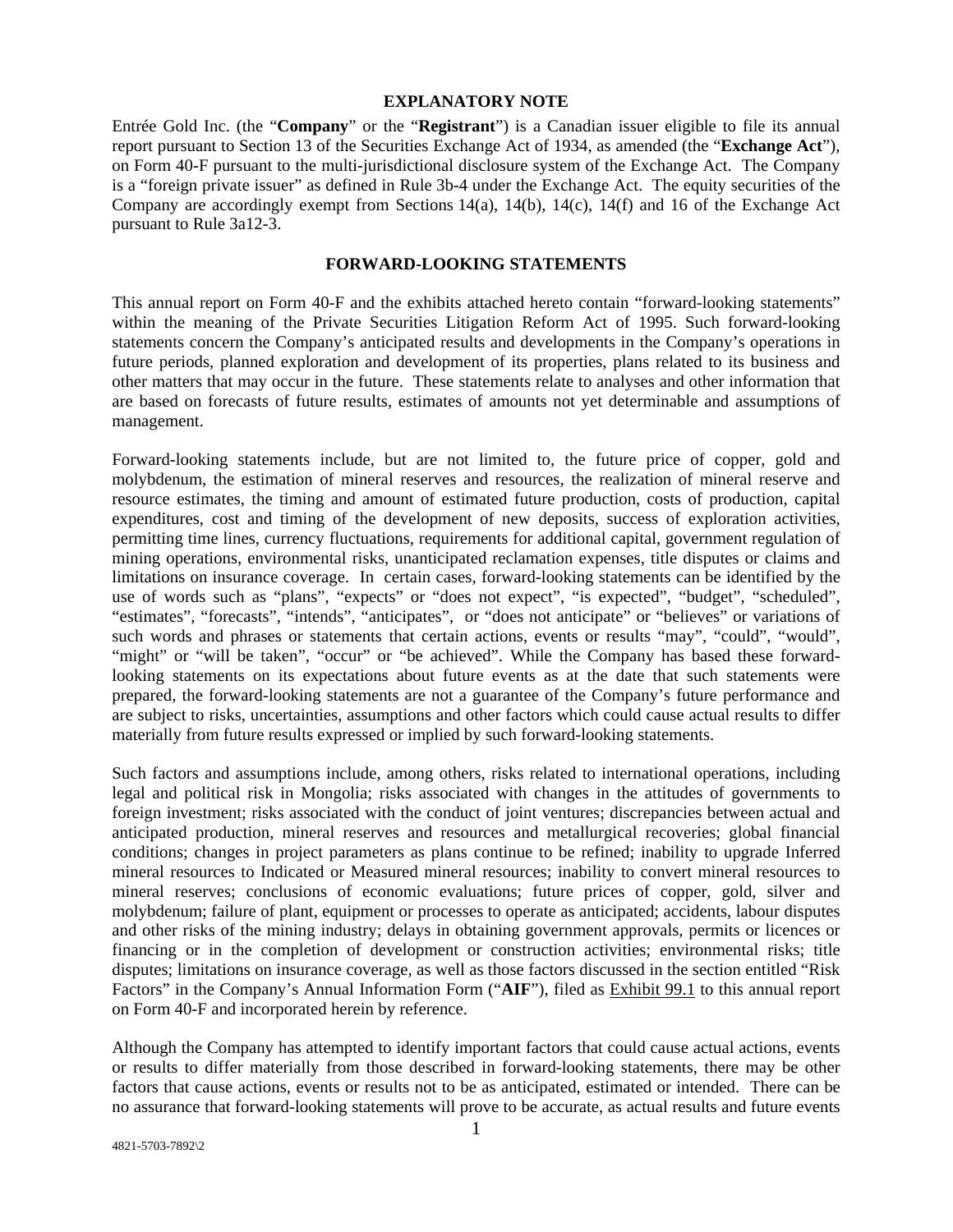could differ materially from those anticipated in such statements. Except as required under applicable securities legislation, the Company undertakes no obligation to publicly update or revise forward-looking statements, whether as a result of new information, future events, or otherwise. Accordingly, readers should not place undue reliance on forward-looking statements.

## **NOTE TO UNITED STATES READERS-DIFFERENCES IN UNITED STATES AND CANADIAN REPORTING PRACTICES**

The Company is permitted, under the multi-jurisdictional disclosure system adopted by the United States Securities and Exchange Commission (the "**SEC**" or "**Commission**"), to prepare this annual report in accordance with Canadian disclosure requirements, which differ from those of the United States.

## **RESOURCE AND RESERVE ESTIMATES**

The Company's AIF, filed as Exhibit 99.1 to this annual report on Form 40-F and management's discussion and analysis for the fiscal year ended December 31, 2016 filed as Exhibit 99.3 to this annual report on Form 40-F have been prepared in accordance with the requirements of the securities laws in effect in Canada, which differ from the requirements of United States securities laws. The terms "mineral reserve", "Proven mineral reserve" and "Probable mineral reserve" are Canadian mining terms as defined in accordance with Canadian National Instrument 43-101 – Standards of Disclosure for Mineral Projects ("**NI 43-101**") and the Canadian Institute of Mining, Metallurgy and Petroleum (the "**CIM**") - *CIM Definition Standards on Mineral Resources and Mineral Reserves*, adopted by the CIM Council, as amended. These definitions differ from the definitions in SEC Industry Guide 7 under the United States Securities Act of 1933, as amended (the "**Securities Act**"). Under SEC Industry Guide 7 standards, a "final" or "bankable" Feasibility study is required to report reserves, the three-year historical average price is used in any reserve or cash flow analysis to designate reserves and the primary environmental analysis or report must be filed with the appropriate governmental authority.

In addition, the terms "mineral resource", "Measured mineral resource", "Indicated mineral resource" and "Inferred mineral resource" are defined in and required to be disclosed by NI 43-101; however, these terms are not defined terms under SEC Industry Guide 7 and are normally not permitted to be used in reports and registration statements filed with the SEC. Investors are cautioned not to assume that any part or all of mineral deposits in these categories will ever be converted into reserves. "Inferred mineral resources" have a great amount of uncertainty as to their existence, and great uncertainty as to their economic and legal feasibility. It cannot be assumed that all or any part of an Inferred mineral resource will ever be upgraded to a higher category. Under Canadian rules, estimates of Inferred mineral resources may not form the basis of Feasibility or Pre-Feasibility studies, except in rare cases. Investors are cautioned not to assume that all or any part of an Inferred mineral resource exists or is economically or legally mineable. Disclosure of "contained ounces" in a resource is permitted disclosure under Canadian regulations; however, the SEC normally only permits issuers to report mineralization that does not constitute "reserves" by SEC Industry Guide 7 standards as in place tonnage and grade without reference to unit measures.

Accordingly, information contained in this annual report and the documents incorporated by reference herein contain descriptions of the Company's mineral deposits that may not be comparable to similar information made public by U.S. companies subject to the reporting and disclosure requirements under the United States federal securities laws and the rules and regulations thereunder.

## **CURRENCY**

Unless otherwise indicated, all dollar amounts in this annual report on Form 40-F are in United States dollars. The exchange rate of Canadian dollars into United States dollars, on December 30, 2016, based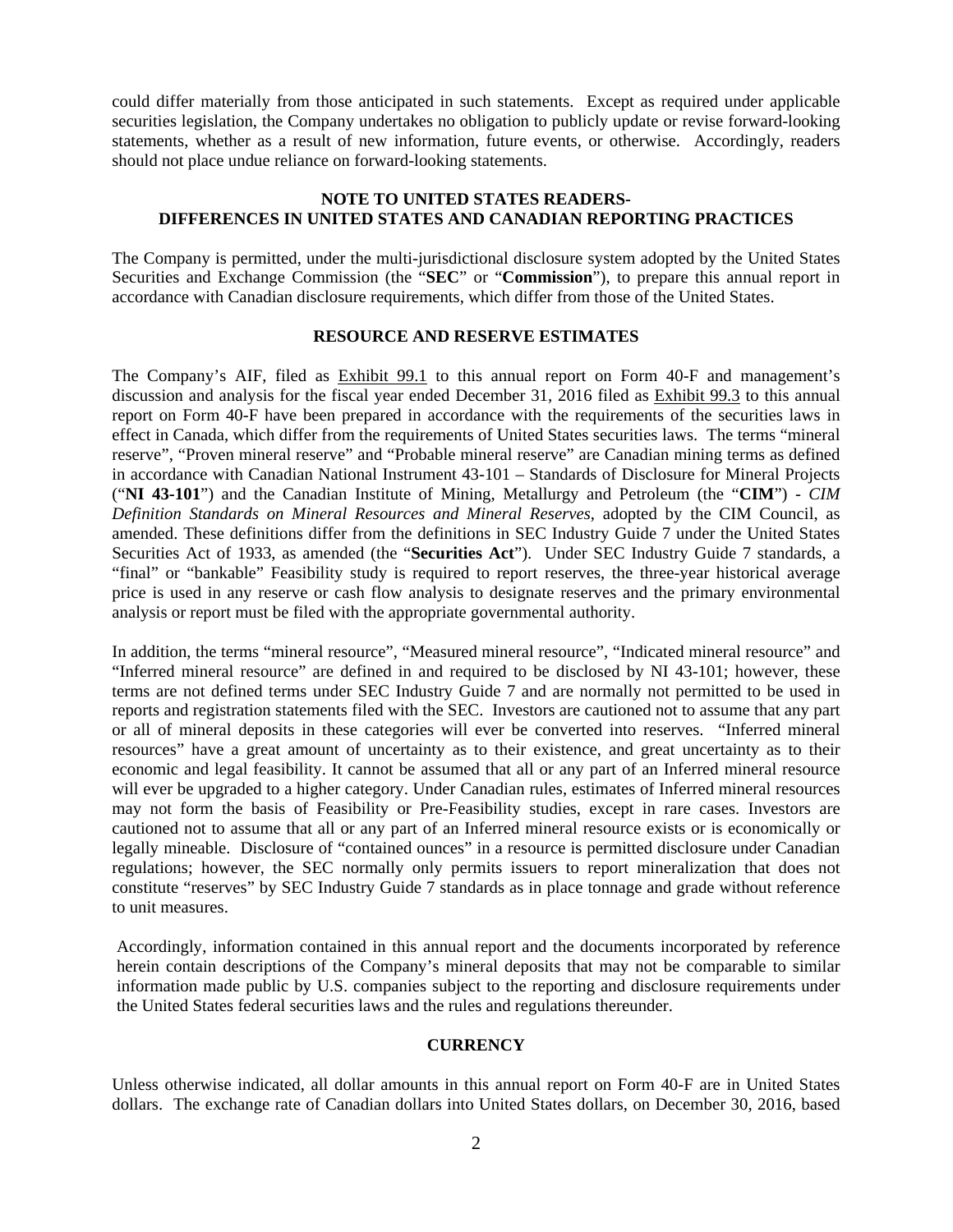upon the closing rate of exchange as quoted by the Bank of Canada was U.S.\$1.00 = Cdn.\$1.3427.

## **ANNUAL INFORMATION FORM**

The Company's AIF for the fiscal year ended December 31, 2016 is filed as Exhibit 99.1 and incorporated by reference in this annual report on Form 40-F.

## **AUDITED ANNUAL FINANCIAL STATEMENTS**

The audited consolidated financial statements of the Company for the years ended December 31, 2016 and 2015, including the report of the independent auditor with respect thereto, are filed as Exhibit 99.2 and incorporated by reference in this annual report on Form 40-F.

## **MANAGEMENT'S DISCUSSION AND ANALYSIS**

The Company's management's discussion and analysis ("**MD&A**") is filed as Exhibit 99.3 and incorporated by reference in this annual report on Form 40-F.

## **TAX MATTERS**

Purchasing, holding, or disposing of the Company's securities may have tax consequences under the laws of the United States and Canada that are not described in this annual report on Form 40-F.

## **CONTROLS AND PROCEDURES**

## *Disclosure Controls and Procedures*

At the end of the period covered by this annual report for the fiscal year ended December 31, 2016, an evaluation was carried out under the supervision of, and with the participation of, the Company's management, including its Chief Executive Officer ("**CEO**") and Chief Financial Officer ("**CFO**"), of the effectiveness of the design and operation of the Company's disclosure controls and procedures (as defined in Rule 13a-15(e) and 15d-15(e) of the Exchange Act). Based upon that evaluation, the Company's CEO and CFO have concluded that the disclosure controls and procedures were effective to give reasonable assurance that the information required to be disclosed by the Company in reports that it files or submits under the Exchange Act is (i) recorded, processed, summarized and reported, within the time periods specified in the SEC's rules and forms, and (ii) accumulated and communicated to management, including its principal executive and principal financial officers, or persons performing similar functions, as appropriate to allow timely decisions regarding required disclosure.

## *Management's Report on Internal Control over Financial Reporting*

The Company's management, including the Company's CEO and CFO, is responsible for establishing and maintaining adequate internal control over the Company's internal control over financial reporting, as such term is defined in Rules 13a-15(f) and 15d-15(f) under the U.S. Exchange Act. The Company's internal control over financial reporting is a process designed to provide reasonable assurance regarding the reliability of financial reporting and the preparation of consolidated financial statements for external purposes in accordance with U.S. GAAP. The Company's internal control over financial reporting includes policies and procedures that: pertain to the maintenance of records that, in reasonable detail accurately and fairly reflect the transactions and disposition of assets; provide reasonable assurance that transactions are recorded as necessary to permit preparation of the consolidated financial statements in accordance with U.S. GAAP and that receipts and expenditures are being made only in accordance with authorization of management and directors of the Company; and provide reasonable assurance regarding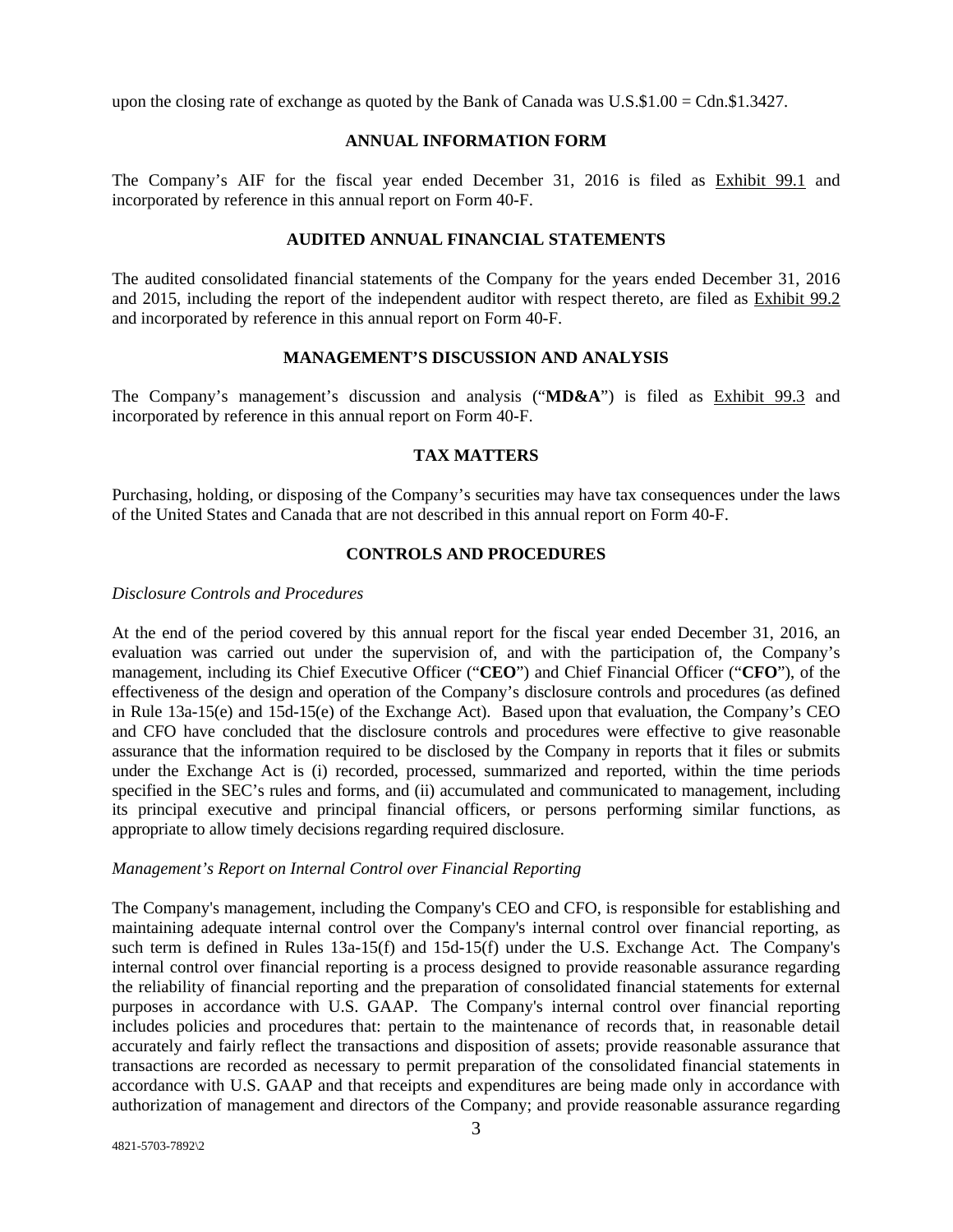prevention or timely detection of unauthorized acquisition, use or disposition of assets that could have a material effect on the consolidated financial statements.

Because of their inherent limitations, internal control over financial reporting can provide only reasonable assurance and may not prevent or detect misstatements. Furthermore, projections of any evaluation of effectiveness to future periods are subject to the risk that controls may become inadequate because of changes in conditions, or that the degree of compliance with the policies or procedures may deteriorate.

The Company's management (with the participation of the CEO and the CFO) conducted an evaluation of the effectiveness of the Company's internal control over financial reporting as of December 31, 2016. This evaluation was based on the criteria set forth in the 2013 Internal Control-Integrated Framework issued by the Committee of Sponsoring Organizations of the Treadway Commission. Based on its assessment, management has concluded that the Company's internal control over financial reporting was effective as at December 31, 2016, and management's assessment did not identify any material weaknesses.

## *Auditor's Attestation Report*

This annual report does not include an attestation report of the Company's registered public accounting firm regarding internal control over financial reporting. Management's report was not subject to attestation by the Company's registered public accounting firm pursuant to the Dodd-Frank Wall Street Reform and Consumer Protection Act of 2010 (the "**Dodd-Frank Act**"), which permits the Company to provide only management's report in this annual report. The Dodd-Frank Act permits a "non-accelerated filer" to provide only management's report on internal control over financial reporting in an annual report and omit an attestation report of the issuer's registered public accounting firm regarding management's report on internal control over financial reporting.

## *Changes in Internal Control over Financial Reporting*

There have been no changes in the Company's internal control over financial reporting during its fiscal year ended December 31, 2016 that have materially affected, or are reasonably likely to materially affect, the Company's internal control over financial reporting.

## **CORPORATE GOVERNANCE**

The Company's Board of Directors (the "**Board**") is responsible for the Company's Corporate Governance policies and has a separately designated standing Compensation Committee, Corporate Governance and Nominating Committee, Audit Committee, and Technical Committee. The Board has determined that all the members of the Compensation Committee, Corporate Governance and Nominating Committee, and Audit Committee are independent, based on the criteria for independence and unrelatedness prescribed by section 803A of the NYSE MKT Company Guide.

## *Compensation Committee*

The primary objective of the Compensation Committee is to discharge the Board's responsibilities relating to compensation and benefits of the executive officers and directors of the Company to ensure that such compensation realistically reflects the responsibilities and risks of such positions. In addition, the Compensation Committee makes recommendations for grants made under the Company's Stock Option Plan, determines the recipients of, and the nature and size of share compensation awards granted from time to time, and determines any bonuses to be awarded from time to time. The Company's Compensation Committee is comprised of Mark Bailey (chair), Alan Edwards and James Harris. The Company's CEO cannot be present during the Compensation Committee's deliberations or vote.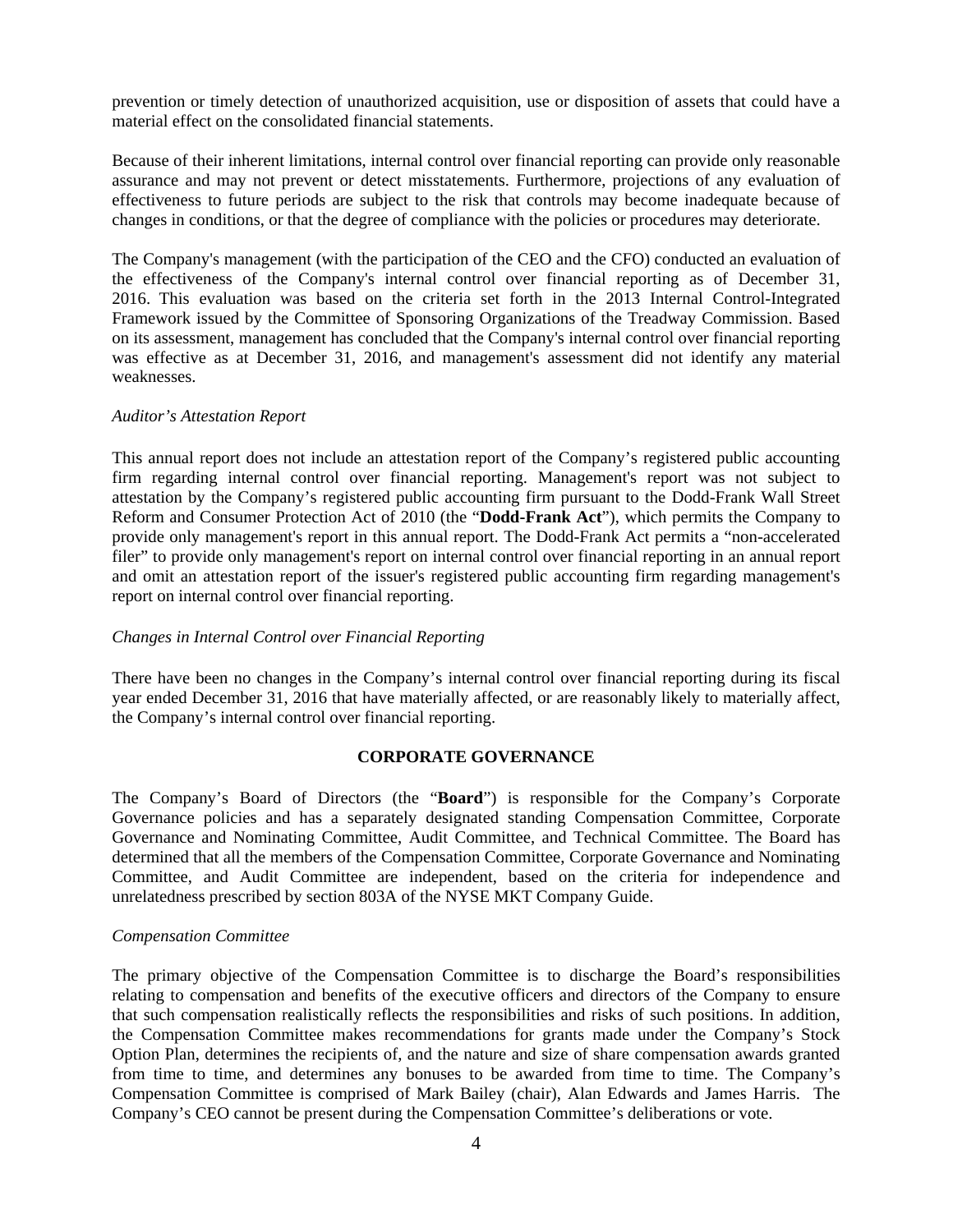## *Corporate Governance and Nominating Committee*

The Corporate Governance and Nominating Committee: (1) assists the Board, on an annual basis, by identifying individuals qualified to become Board members, and recommends to the Board the director nominees for the next annual meeting of shareholders; (2) assists the Board in the event of any vacancy on the Board by identifying individuals qualified to become Board members, and recommends to the Board qualified individuals to fill any such vacancy; and (3) recommends to the Board, on an annual basis, director nominees for each Board committee. The members of the Corporate Governance and Nominating Committee are James L. Harris (chair), Alan Edwards and Anna Stylianides.

## *Technical Committee*

The Technical Committee consists of Alan Edwards (chair), Mark Bailey and Stephen Scott. In the judgement of the Board, Mr. Edwards and Mr. Bailey are independent directors. Mr. Scott is not independent, by virtue of the fact that he is the President and Chief Executive Officer of the Company. The mandate of the Technical Committee is to exercise all the powers of the Board (except those powers specifically reserved by law to the Board itself) during intervals between meetings of the Board pertaining to the Company's mining properties, programs, budgets, and other related activities and the administration thereof.

## **AUDIT COMMITTEE**

The Company has a separately designated standing Audit Committee established in accordance with Section 3(a)(58)(A) of the Exchange Act. The Company's Audit Committee is comprised of Anna Stylianides (chair), Mark Bailey and James Harris.

In the opinion of the Company's Board, all members of the Audit Committee are independent (as determined under Rule 10A-3 of the Exchange Act and section 803A of the NYSE MKT Company Guide) and are financially literate. Additionally, the Audit Committee meets the composition requirements set forth by section 803(B)(2) of the NYSE MKT Company Guide.

The members of the Audit Committee are appointed or reappointed on an annual basis by the Board.

The Audit Committee meets with the President, the CEO, the CFO and the Company's independent auditors to review and inquire into matters affecting financial reporting, the system of internal accounting and financial controls, as well as audit procedures and audit plans. The Audit Committee also recommends to the Board which independent registered public auditing firm should be appointed by the Company. In addition, the Audit Committee reviews and recommends to the Board for approval the annual financial statements, the MD&A, and undertakes other activities required by exchanges on which the Company's securities are listed and by regulatory authorities to which the Company is held responsible.

The full text of the Company's Audit Committee Charter is attached to the Company's AIF, filed as an appendix and incorporated by reference in this annual report on Form 40-F.

## *Audit Committee Financial Expert*

The Company's Board has determined that Anna Stylianides qualifies as a financial expert (as defined in Item 407(d)(5) of Regulation S-K under the Exchange Act), is financially sophisticated, as determined in accordance with Section 803B(2)(iii) of the NYSE MKT Company Guide, and is independent (as determined under Exchange Act Rule 10A-3 and section 803A of the NYSE MKT Company Guide).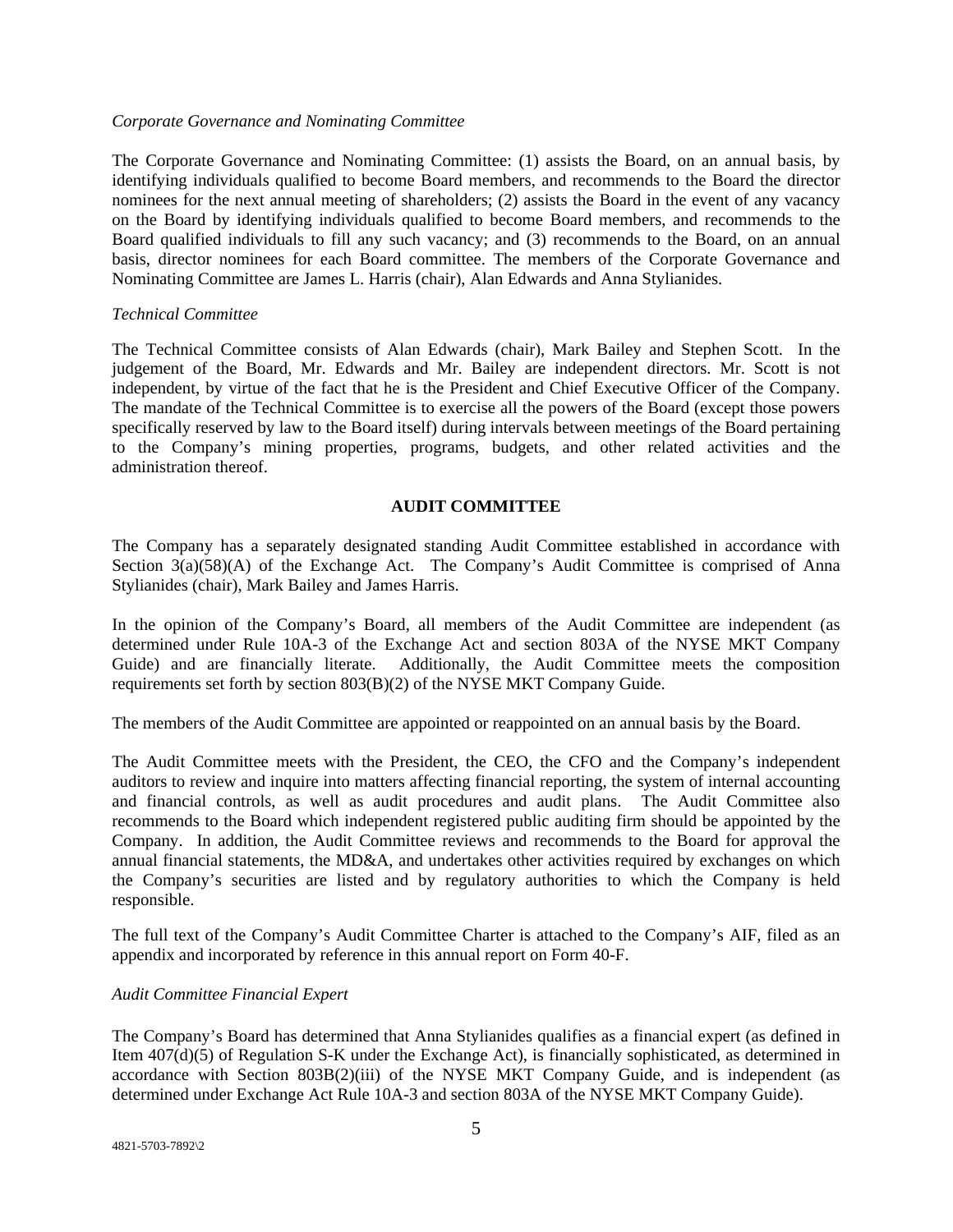## **PRINCIPAL ACCOUNTING FEES AND SERVICES – INDEPENDENT AUDITORS**

The following table shows the aggregate fees billed to the Company by Davidson & Company LLP and its affiliates, Chartered Accountants, the Company's independent registered public auditing firm, in each of the last two years.

|                                                | 2016 (US\$) | 2015 (US\$) |
|------------------------------------------------|-------------|-------------|
| Audit Fees $^{(1)}$                            | \$37,820    | \$36,127    |
| Audit Related Fees <sup><math>(2)</math></sup> | \$Nil       | \$11,778    |
| Tax Fees <sup><math>(3)</math></sup>           | \$Nil       | \$Nil       |
| All other fees <sup><math>(4)</math></sup>     | \$Nil       | \$10,838    |
| <b>Total:</b>                                  | \$37,820    | \$58,743    |

- (1) Audits of the Company's consolidated financial statements, meetings with the Audit Committee and management with respect of quarterly filings, consulting and accounting standards and transactions, issuance of consent in connection with Canadian and United States securities filings.
- (2) Audit-related fees were paid for assurance and related services by the auditors that were reasonably related to the performance of the audit or the review of the Company's quarterly financial statements that are not included in *Audit Fees*.
- (3) Tax compliance, taxation advice and tax planning for international operations.
- (4) Surplus calculations for Entrée LLC for the years 2003 to 2014.

## **PRE-APPROVAL OF AUDIT AND NON-AUDIT SERVICES PROVIDED BY INDEPENDENT AUDITORS**

The Audit Committee pre-approves all audit services to be provided to the Company by its independent auditors. Non-audit services that are prohibited to be provided to the Company by its independent auditors may not be pre-approved. In addition, prior to the granting of any pre-approval, the Audit Committee must be satisfied that the performance of the services in question will not compromise the independence of the independent auditors. All non-audit services performed by the Company's auditor for the fiscal year ended December 31, 2016 were pre-approved by the Audit Committee of the Company. No non-audit services were approved pursuant to the *de minimis* exemption to the pre-approval requirement.

## **OFF-BALANCE SHEET TRANSACTIONS**

The Company does not have any off-balance sheet financing arrangements or relationships with unconsolidated special purpose entities.

## **CODE OF ETHICS**

The Company has adopted a Code of Ethics (the "**Code**") for the Company's Chief Executive Officer, Chief Financial Officer and Controller.

A copy of the Code is available to any person, without charge, by written request to the Company at its principal executive office, located at Suite 1201 – 1166 Alberni Street, Vancouver, British Columbia, Canada V6E 3Z3. The Code is also available on the Company's website at www.entreegold.com. The Code meets the requirements for a "code of ethics" within the meaning of that term in General Instruction 9(b) of the Form 40-F.

All amendments to the Code, and all waivers of the Code with respect to any of the officers covered by it,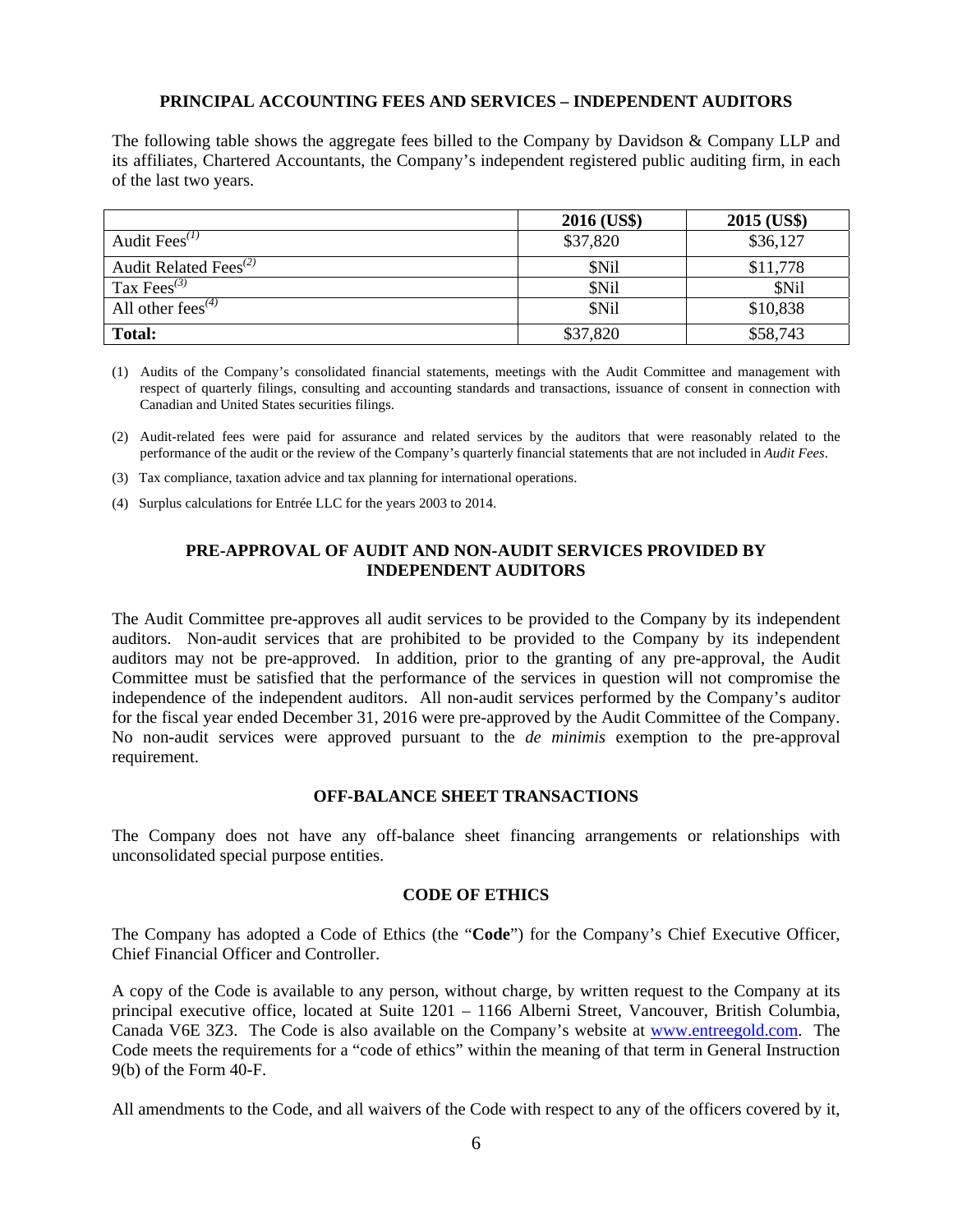will be posted on the Company's website, www.entreegold.com within five business days of the amendment or waiver and provided in print to any shareholder who requests them. On May 19, 2016, the Company updated the Code. However, during the fiscal year ended December 31, 2016, the Company did not substantively amend, waive or implicitly waive any provision of the Code with respect to any of the directors, executive officers or employees subject to it.

## **CONTRACTUAL OBLIGATIONS**

The required tabular disclosure is included under the heading "Liquidity and Capital Resources – Contractual Obligations" in the Company's MD&A for the fiscal year ended December 31, 2016, filed as Exhibit 99.3 to this annual report on Form 40-F and is incorporated herein by reference.

## **NOTICES PURSUANT TO REGULATION BTR**

There were no notices required by Rule 104 of Regulation BTR that the Registrant sent during the year ended December 31, 2016 concerning any equity security subject to a blackout period under Rule 101 of Regulation BTR.

## **NYSE MKT CORPORATE GOVERNANCE**

The Company's common shares are listed on the NYSE MKT. Section 110 of the NYSE MKT Company Guide permits the NYSE MKT to consider the laws, customs and practices of foreign issuers in relaxing certain NYSE MKT listing criteria, and to grant exemptions from NYSE MKT listing criteria based on these considerations. A company seeking relief under these provisions is required to provide written certification from independent local counsel that the non-complying practice is not prohibited by home country law. A description of the significant ways in which the Company's governance practices differ from those followed by domestic companies pursuant to NYSE MKT standards is as follows:

*Shareholder Meeting Quorum Requirement*: The NYSE MKT minimum quorum requirement for a shareholder meeting is one-third of the outstanding shares of common stock. In addition, a company listed on the NYSE MKT is required to state its quorum requirement in its bylaws. The Company's quorum requirement is set forth in its Memorandum and Articles. A quorum for a meeting of members of the Company is two persons who are, or who represent by proxy, shareholders who, in the aggregate, hold at least 5% of the shares entitled to be voted at the meeting.

*Proxy Delivery Requirement*: The NYSE MKT requires the solicitation of proxies and delivery of proxy statements for all shareholder meetings, and requires that these proxies shall be solicited pursuant to a proxy statement that conforms to SEC proxy rules. The Company is a "foreign private issuer" as defined in Rule 3b-4 under the Exchange Act, and the equity securities of the Company are accordingly exempt from the proxy rules set forth in Sections 14(a), 14(b), 14(c) and 14(f) of the Exchange Act. The Company solicits proxies in accordance with applicable rules and regulations in Canada.

*Shareholder Approval of Certain Transactions*: The NYSE MKT Company Guide requires shareholder approval in connection with the establishment of an equity compensation arrangement pursuant to which options or stock may be acquired by officers, directors, employees, or consultants of a company. The Company will follow the shareholder approval requirements of the Toronto Stock Exchange in connection with the establishment of equity compensation arrangements pursuant to which its officers, directors, employees, or consultants may acquire options or common shares.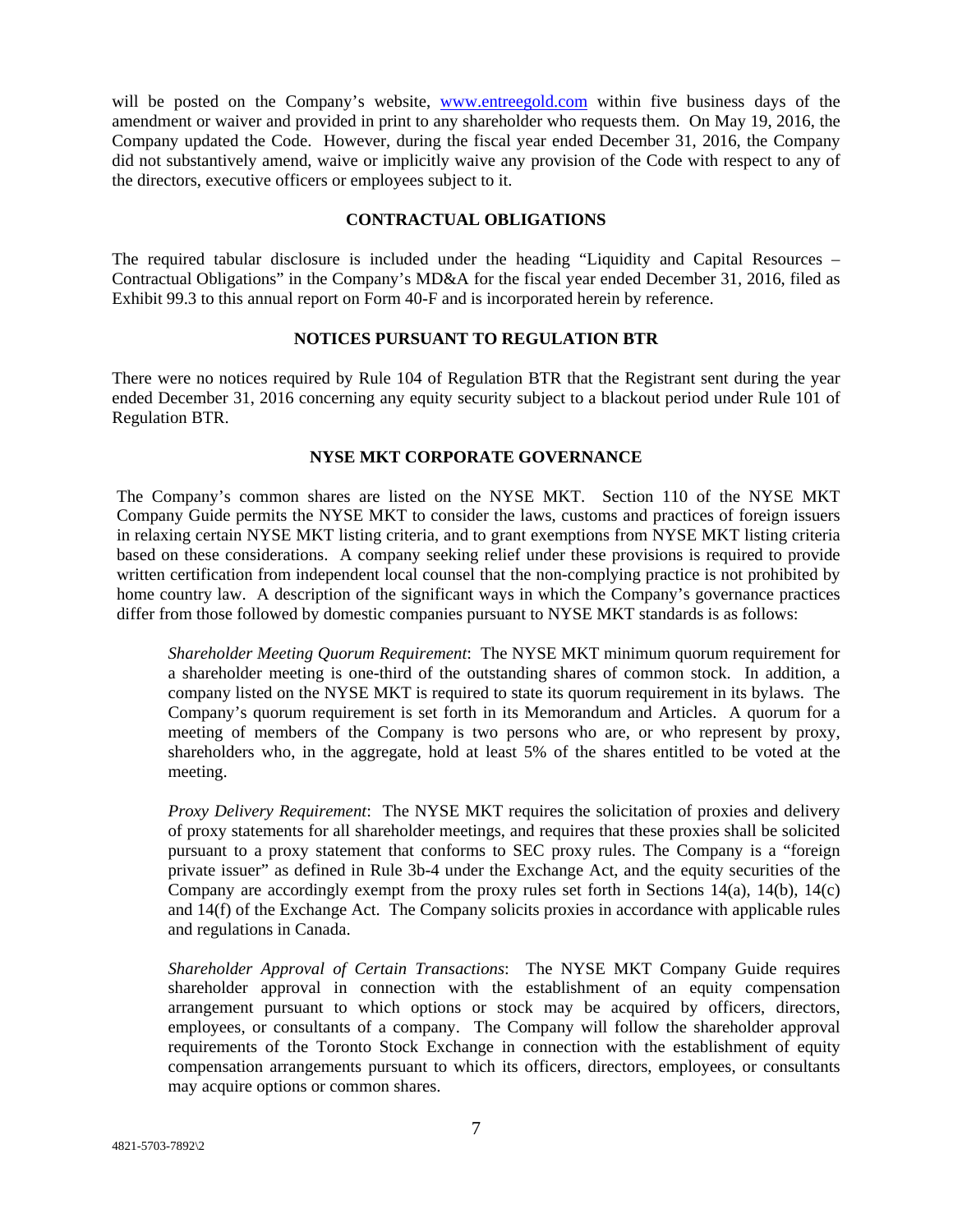*Compensation Committee Requirements:* The NYSE MKT Company Guide requires that additional independence criteria be applied to each member of the Compensation Committee. The NYSE MKT Company Guide also mandates that the Compensation Committee must have the authority to hire compensation consultants, independent legal counsel and other compensation advisors and exercise the sole responsibility to oversee the work of any compensation advisors retained to advise the Compensation Committee. In addition, before engaging a compensation advisor, the Compensation Committee must consider at least six factors that could potentially impact compensation advisor independence. The Company follows Canadian Securities Administrators and Toronto Stock Exchange requirements for Compensation Committee charters, independence and authority. The Compensation Committee's Charter includes a requirement that each member of the Compensation Committee be independent and that the Compensation Committee have the authority to retain outside advisors and determine the extent of funding necessary for payment of consultants.

The foregoing are consistent with the laws, customs and practices in Canada.

In addition, the Company may from time-to-time seek relief from NYSE MKT corporate governance requirements on specific transactions under Section 110 of the NYSE MKT Company Guide by providing written certification from independent local counsel that the non-complying practice is not prohibited by the Company's home country law, in which case, the Company shall make the disclosure of such transactions available on the Company's website at www.entreegold.com. Information contained on its website is not part of this annual report.

## **MINE SAFETY DISCLOSURE**

Pursuant to Section 1503(a) of the Dodd-Frank Act, issuers that are operators, or that have a subsidiary that is an operator, of a coal or other mine in the United States are required to disclose in their periodic reports filed with the SEC information regarding specified health and safety violations, orders and citations, related assessments and legal actions, and mining-related fatalities. During the fiscal year ended December 31, 2016, the Company had no such specified health and safety violations, orders or citations, related assessments or legal actions, mining-related fatalities, or similar events in relation to the Company's United States operations requiring disclosure pursuant to Section 1503(a) of the Dodd-Frank Act.

## **UNDERTAKING**

The Company undertakes to make available, in person or by telephone, representatives to respond to inquiries made by the Commission staff, and to furnish promptly, when requested to do so by the Commission staff, information relating to: the securities registered pursuant to Form 40-F; the securities in relation to which the obligation to file an annual report on Form 40-F arises; or transactions in said securities.

## **CONSENT TO SERVICE OF PROCESS**

The Company filed an Appointment of Agent for Service of Process and Undertaking on Form F-X with the SEC on Form 10-SB on October 12, 2004, with respect to the class of securities in relation to which the obligation to file this annual report on Form 40-F arises.

## **EXHIBIT INDEX**

The following exhibits have been filed as part of the annual report on Form 40-F: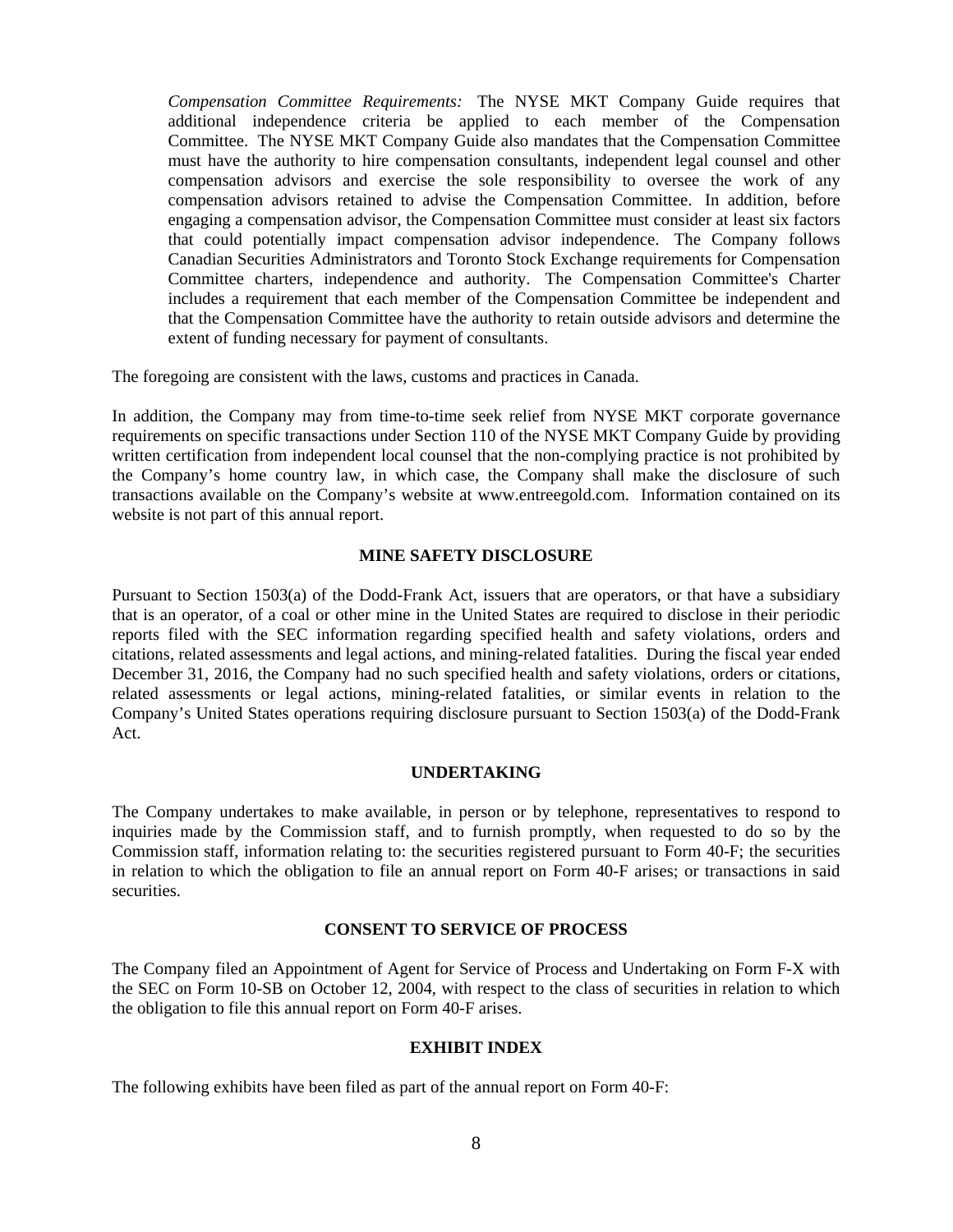## **Exhibit Description**

## **Annual Information**

- 99.1. Annual Information Form of the Company for the year ended December 31, 2016
- 99.2. The following audited consolidated financial statements of the Company, are exhibits to and form a part of this annual report:

 Independent Registered Public Accounting Firm's Report on Consolidated Financial **Statements** 

 Consolidated Statements of Comprehensive Loss for the years ended December 31, 2016, 2015 and 2014

Consolidated Balance Sheets as of December 31, 2016 and 2015

 Consolidated Statement of Stockholders' Equity for the years ended December 31, 2016, 2015 and 2014

 Consolidated Statements of Cash Flows for the years ended December 31, 2016, 2015 and 2014

Notes to Consolidated Financial Statements

99.3. Management Discussion and Analysis for the year ended December 31, 2016

## **Certifications**

| 99.4. | Certificate of Chief Executive Officer Pursuant to Rule 13a-14(a) of the Exchange Act                                                              |
|-------|----------------------------------------------------------------------------------------------------------------------------------------------------|
| 99.5. | Certificate of Chief Financial Officer Pursuant to Rule 13a-14(a) of the Exchange Act                                                              |
| 99.6. | Certificate of Chief Executive Officer Pursuant to 18 U.S.C. Section 1350, as adopted<br>pursuant to Section 906 of the Sarbanes-Oxley Act of 2002 |
| 99.7. | Certificate of Chief Financial Officer Pursuant to 18 U.S.C. Section 1350, as adopted<br>pursuant to Section 906 of the Sarbanes-Oxley Act of 2002 |

## **Consents**

- 99.8 Consent of Davidson & Company LLP, Chartered Accountants
- 99.9 Consent of OreWin Pty Ltd
- 99.10 Consent of AGP Mining Consultants
- 99.11 Consent of AMEC Foster Wheeler Americas Limited
- 99.12 Consent of Bernard Peters
- 99.13 Consent of Sharron Sylvester
- 99.14 Consent of Robert Cann
- 99.15 Consent of Robert Cinits
- 99.16 Consent of Joseph Rosaire Pierre Desautels
- 99.17 Consent of Peter Oshust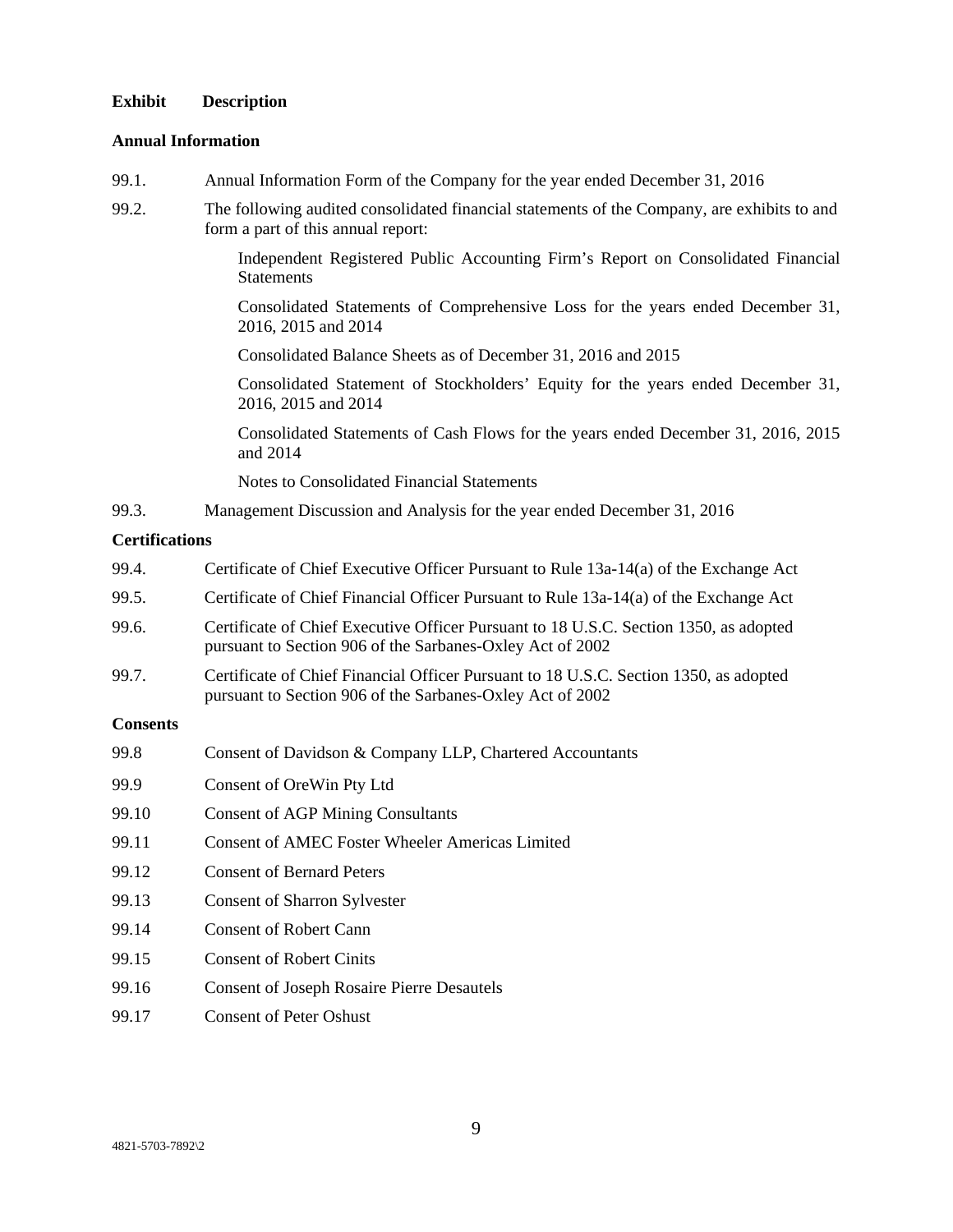## **SIGNATURES**

Pursuant to the requirements of the Exchange Act, the Registrant certifies that it meets all of the requirements for filing on Form 40-F and has duly caused this annual report to be signed on its behalf by the undersigned, thereto duly authorized.

# **ENTRÉE GOLD INC.**

By: */S/Stephen Scott* 

Name: Stephen Scott Title: Chief Executive Officer

Date: March 10, 2017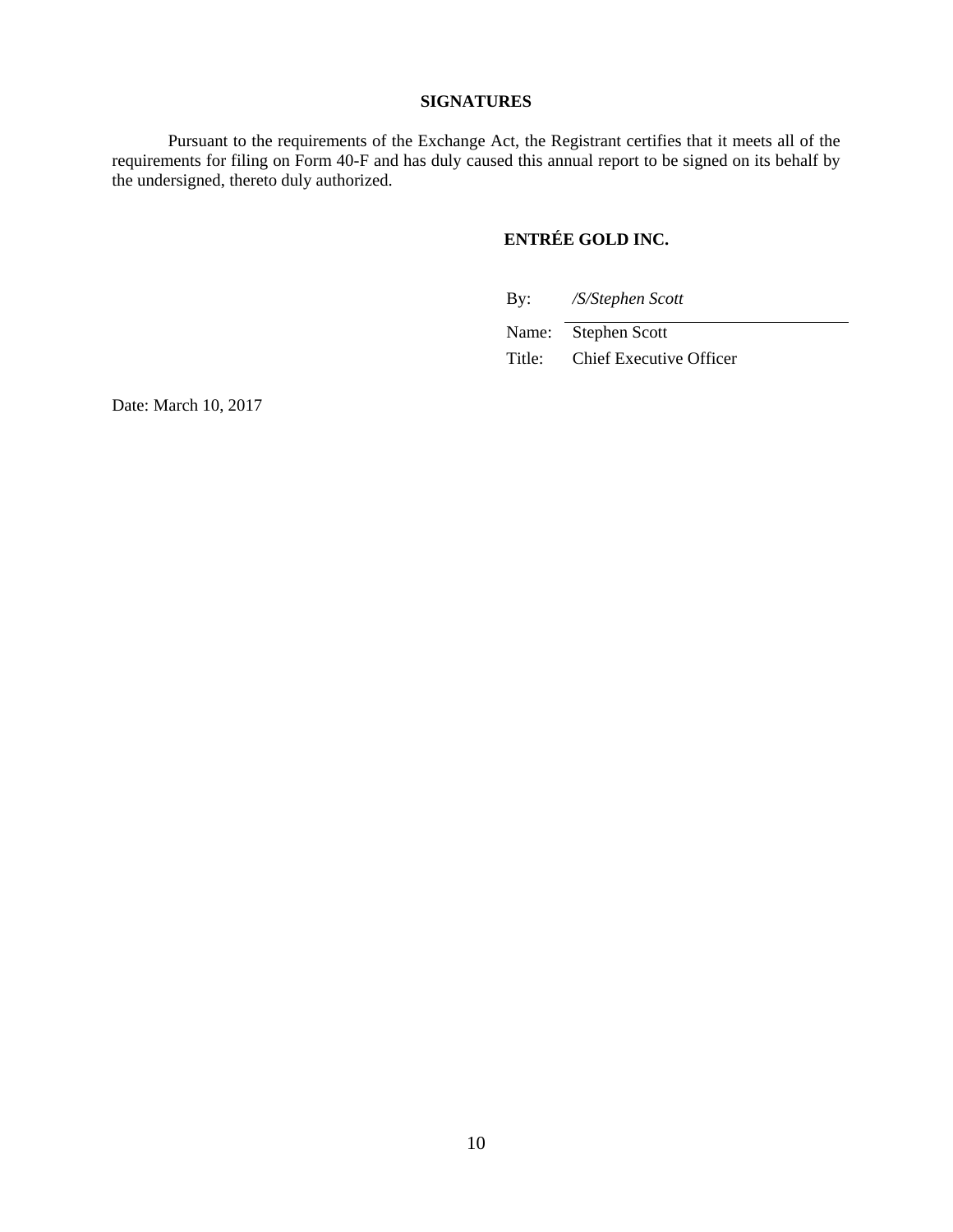## **CERTIFICATION**

I, Stephen Scott, certify that:

1 I have reviewed this annual report on Form 40-F of Entrée Gold Inc.;

2. Based on my knowledge, this report does not contain any untrue statement of a material fact or omit to state a material fact necessary to make the statements made, in light of the circumstances under which such statements were made, not misleading with respect to the period covered by this report;

3. Based on my knowledge, the financial statements, and other financial information included in this report, fairly present in all material respects the financial condition, results of operations and cash flows of the issuer as of, and for, the periods presented in this report;

4. The issuer's other certifying officer(s) and I are responsible for establishing and maintaining disclosure controls and procedures (as defined in Exchange Act Rules 13a-15(e) and 15d-15(e)) and internal controls over financial reporting (as defined in Exchange Act Rules 13a-15(f) and 15d-5(f) for the issuer and have:

(a) Designed such disclosure controls and procedures, or caused such disclosure controls and procedures to be designed under our supervision, to ensure that material information relating to the issuer, including its consolidated subsidiaries, is made known to us by others within those entities, particularly during the period in which this report is being prepared;

(b) Designed such internal control over financial reporting, or caused such internal control over financial reporting to be designed under our supervision, to provide reasonable assurance regarding the reliability of financial reporting and the preparation of financial statements for external purposes in accordance with generally accepted accounting principles;

 (c) Evaluated the effectiveness of the issuer's disclosure controls and procedures and presented in this report our conclusions about the effectiveness of the disclosure controls and procedures, as of the end of the period covered by this report based on such evaluation; and

 (d) Disclosed in this report any change in the issuer's internal control over financial reporting that occurred during the period covered by the annual report that has materially affected, or is reasonably likely to materially affect, the issuer's internal control over financial reporting; and

5. The issuer's other certifying officer(s) and I have disclosed, based on our most recent evaluation of internal control over financial reporting, to the issuer's auditors and the audit committee of the issuer's board of directors (or persons performing the equivalent functions):

 (a) All significant deficiencies and material weaknesses in the design or operation of internal control over financial reporting which are reasonably likely to adversely affect the issuer's ability to record, process, summarize and report financial information; and

 (b) Any fraud, whether or not material, that involves management or other employees who have a significant role in the issuer's internal control over financial reporting.

Date: March 10, 2017 By: */S/Stephen Scott* 

Stephen Scott Chief Executive Officer (Principal Executive Officer)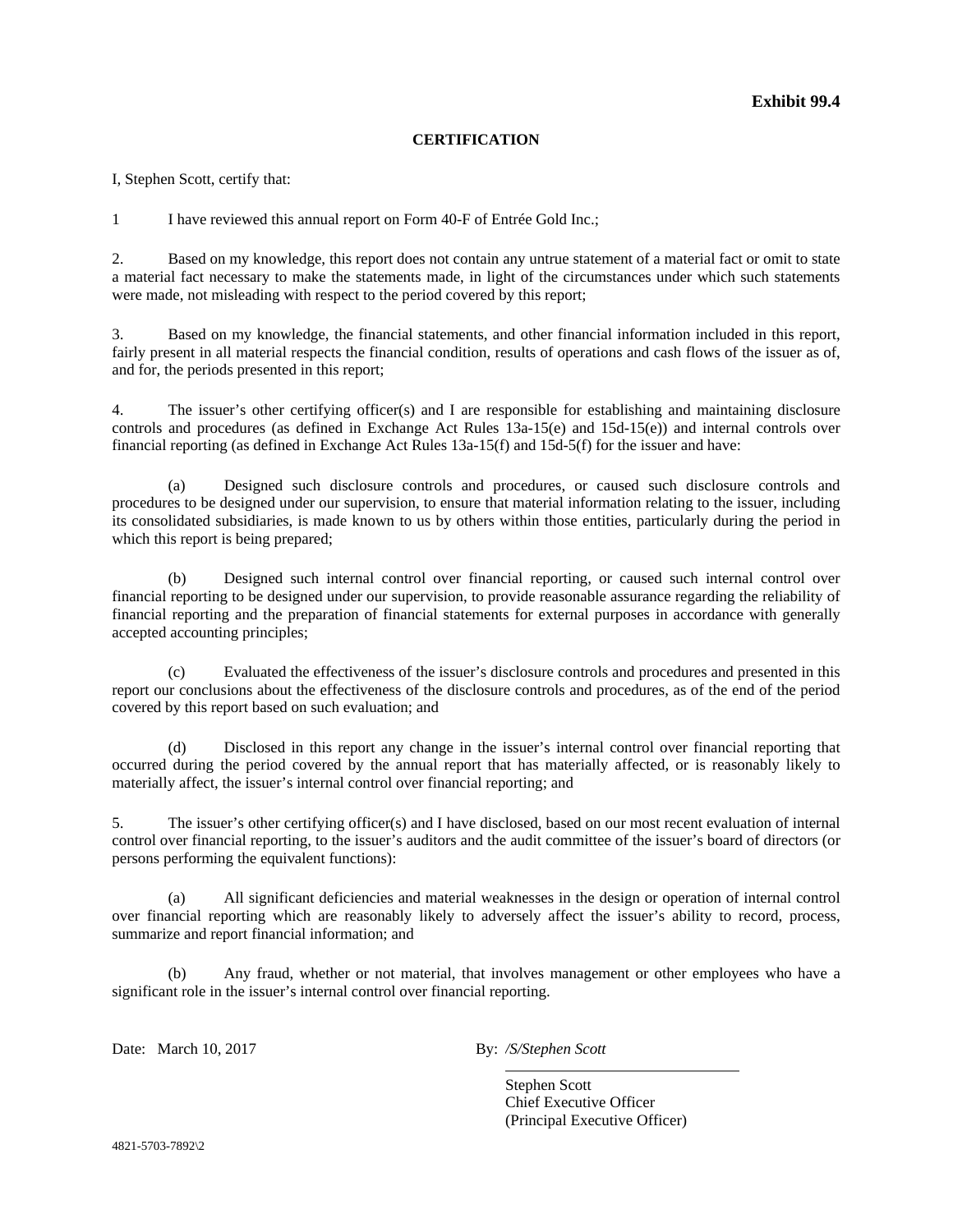## **CERTIFICATION**

I, Duane Lo, certify that:

1 I have reviewed this annual report on Form 40-F of Entrée Gold Inc.;

2. Based on my knowledge, this report does not contain any untrue statement of a material fact or omit to state a material fact necessary to make the statements made, in light of the circumstances under which such statements were made, not misleading with respect to the period covered by this report;

3. Based on my knowledge, the financial statements, and other financial information included in this report, fairly present in all material respects the financial condition, results of operations and cash flows of the issuer as of, and for, the periods presented in this report;

4. The issuer's other certifying officer(s) and I are responsible for establishing and maintaining disclosure controls and procedures (as defined in Exchange Act Rules 13a-15(e) and 15d-15(e)) and internal controls over financial reporting (as defined in Exchange Act Rules 13a-15(f) and 15d-5(f) for the issuer and have:

(a) Designed such disclosure controls and procedures, or caused such disclosure controls and procedures to be designed under our supervision, to ensure that material information relating to the issuer, including its consolidated subsidiaries, is made known to us by others within those entities, particularly during the period in which this report is being prepared;

(b) Designed such internal control over financial reporting, or caused such internal control over financial reporting to be designed under our supervision, to provide reasonable assurance regarding the reliability of financial reporting and the preparation of financial statements for external purposes in accordance with generally accepted accounting principles;

 (c) Evaluated the effectiveness of the issuer's disclosure controls and procedures and presented in this report our conclusions about the effectiveness of the disclosure controls and procedures, as of the end of the period covered by this report based on such evaluation; and

Disclosed in this report any change in the issuer's internal control over financial reporting that occurred during the period covered by the annual report that has materially affected, or is reasonably likely to materially affect, the issuer's internal control over financial reporting; and

5. The issuer's other certifying officer(s) and I have disclosed, based on our most recent evaluation of internal control over financial reporting, to the issuer's auditors and the audit committee of the issuer's board of directors (or persons performing the equivalent functions):

 (a) All significant deficiencies and material weaknesses in the design or operation of internal control over financial reporting which are reasonably likely to adversely affect the issuer's ability to record, process, summarize and report financial information; and

 (b) Any fraud, whether or not material, that involves management or other employees who have a significant role in the issuer's internal control over financial reporting.

Date: March 10, 2017 By: */S/Duane Lo* 

Duane Lo Chief Financial Officer (Principal Financial and Accounting Officer)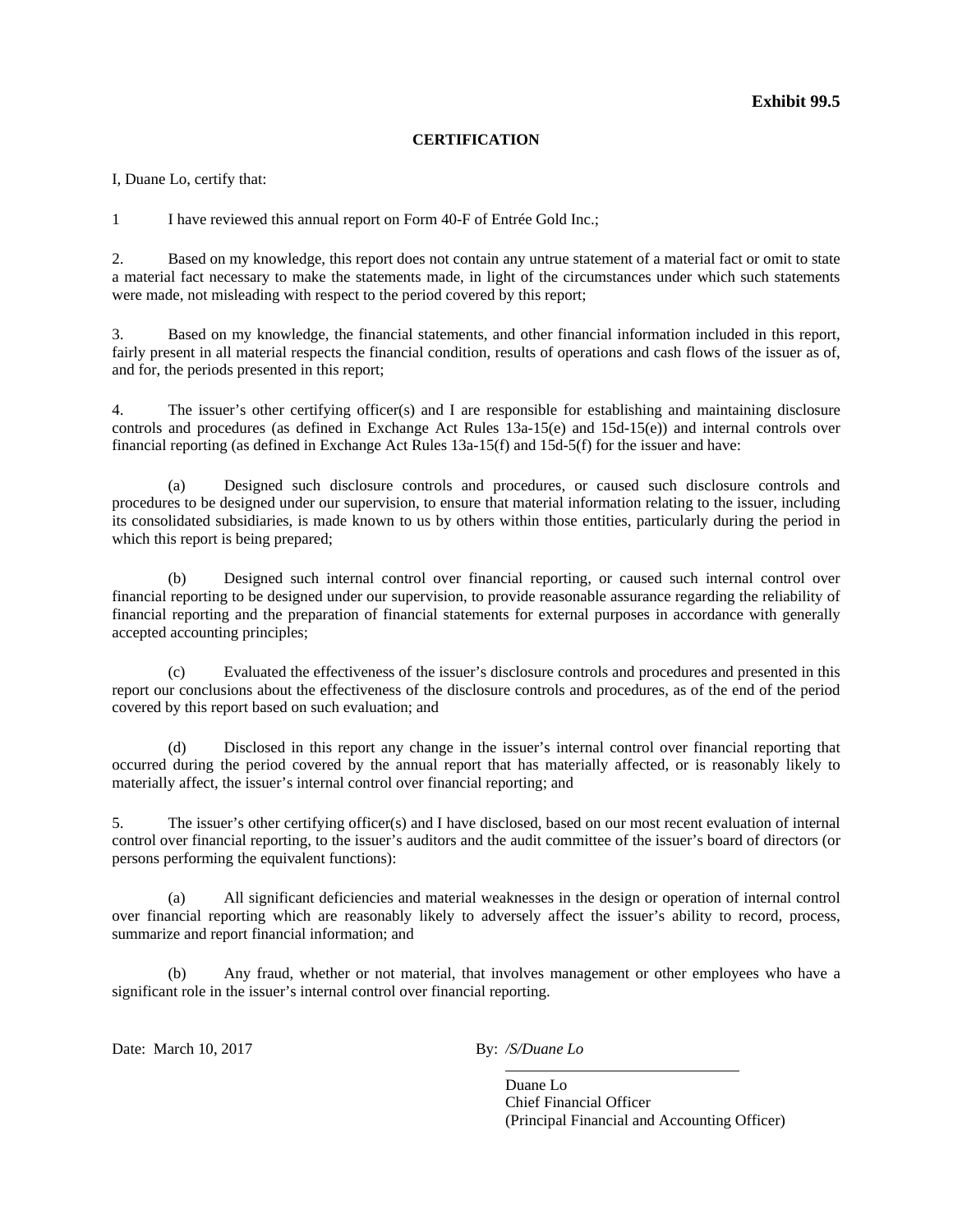## CERTIFICATION PURSUANT TO

## 18 U.S.C. §1350,

## AS ADOPTED PURSUANT TO

## SECTION 906 OF THE SARBANES-OXLEY ACT OF 2002

In connection with the annual report of Entrée Gold Inc. (the "Company") on Form 40-F for the period ended December 31, 2016 as filed with the Securities and Exchange Commission on the date hereof (the "Report"), I, Stephen Scott, Chief Executive Officer of the Company, certify, pursuant to 18 U.S.C. §1350, as adopted pursuant to Section 906 of the Sarbanes-Oxley Act of 2002, that:

 (1) The Report fully complies with the requirements of Section 13(a) or 15(d) of the Securities Exchange Act of 1934; and

 (2) The information contained in this Report fairly presents, in all material respects, the financial condition and results of operations of the Company.

March 10, 2017 */S/Stephen Scott*  Stephen Scott Chief Executive Officer (Principal Executive Officer)

A signed original of this written statement required by Section 906 has been provided to Entrée Gold Inc. and will be retained by Entrée Gold Inc. and furnished to the Securities and Exchange Commission or its staff upon request.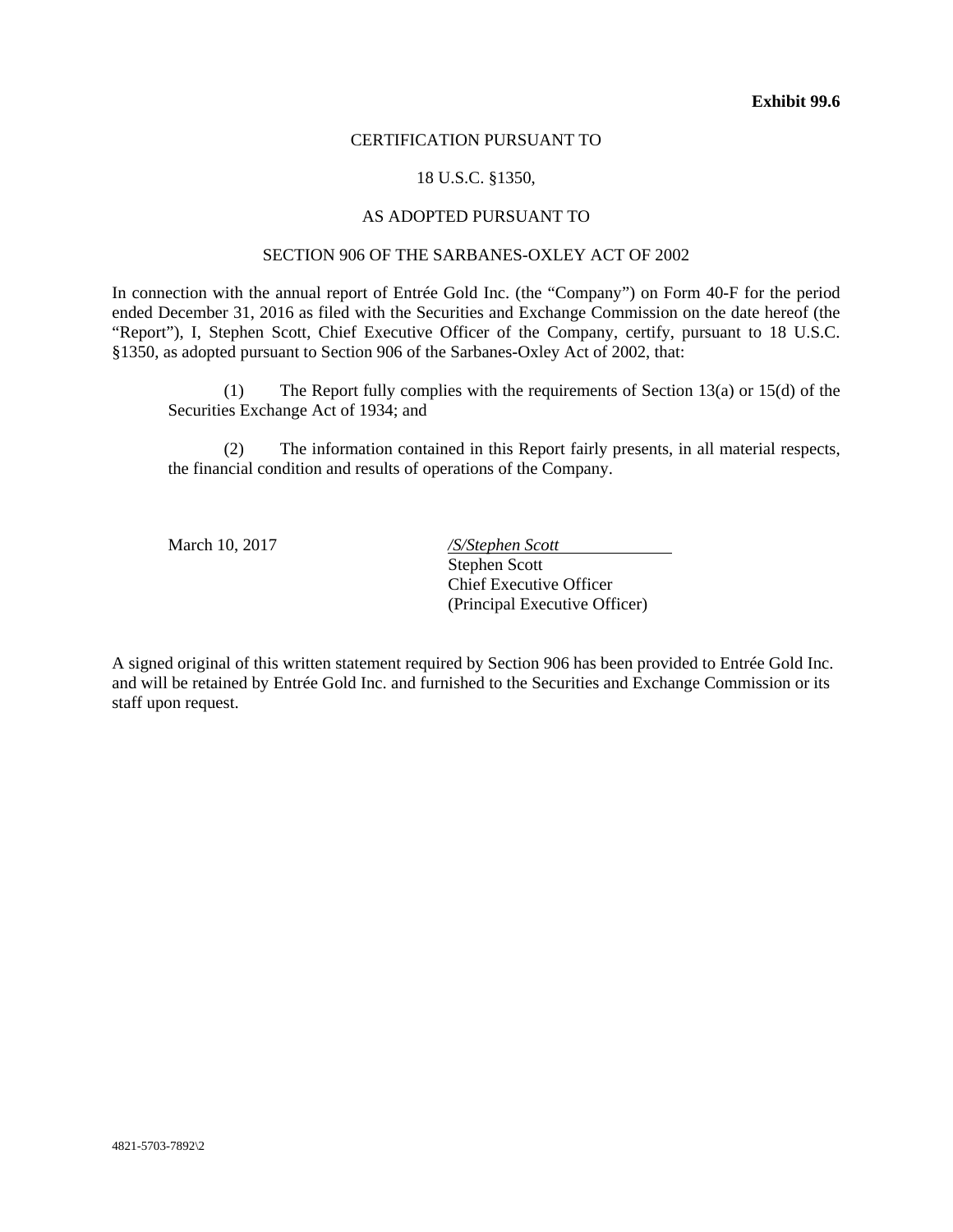## CERTIFICATION PURSUANT TO 18 U.S.C. §1350, AS ADOPTED PURSUANT TO SECTION 906 OF THE SARBANES-OXLEY ACT OF 2002

In connection with the annual report of Entrée Gold Inc. (the "Company") on Form 40-F for the period ended December 31, 2016 as filed with the Securities and Exchange Commission on the date hereof (the "Report"), I, Duane Lo, Chief Financial Officer of the Company, certify, pursuant to 18 U.S.C. §1350, as adopted pursuant to Section 906 of the Sarbanes-Oxley Act of 2002, that:

 (1) The Report fully complies with the requirements of Section 13(a) or 15(d) of the Securities Exchange Act of 1934; and

 (2) The information contained in this Report fairly presents, in all material respects, the financial condition and results of operations of the Company.

March 10, 2017 */S/Duane Lo* 

 Duane Lo Chief Financial Officer (Principal Financial and Accounting Officer)

A signed original of this written statement required by Section 906 has been provided to Entrée Gold Inc. and will be retained by Entrée Gold Inc. and furnished to the Securities and Exchange Commission or its staff upon request.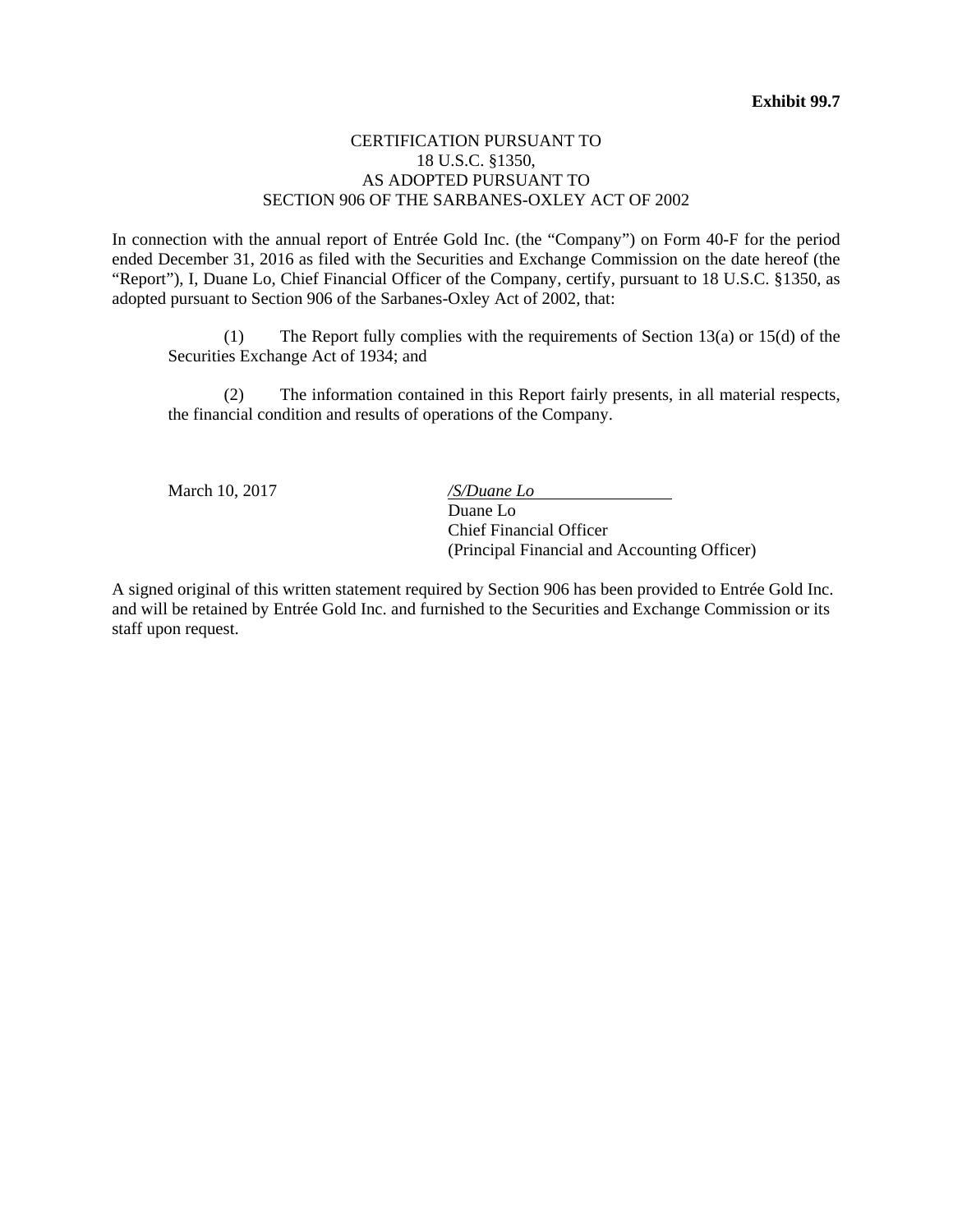# **Exhibit 99.8**

# **CONSENT OF INDEPENDENT REGISTERED PUBLIC ACCOUNTING FIRM**

We hereby consent to the inclusion in Entrée Gold Inc.'s Annual Report on Form 40-F for the year ended December 31, 2016 of our report dated March 10, 2017, relating to the consolidated financial statements, which appear in the Annual Report.

# **"DAVIDSON & COMPANY LLP"**

Vancouver, Canada Chartered Professional Accountants

March 10, 2017

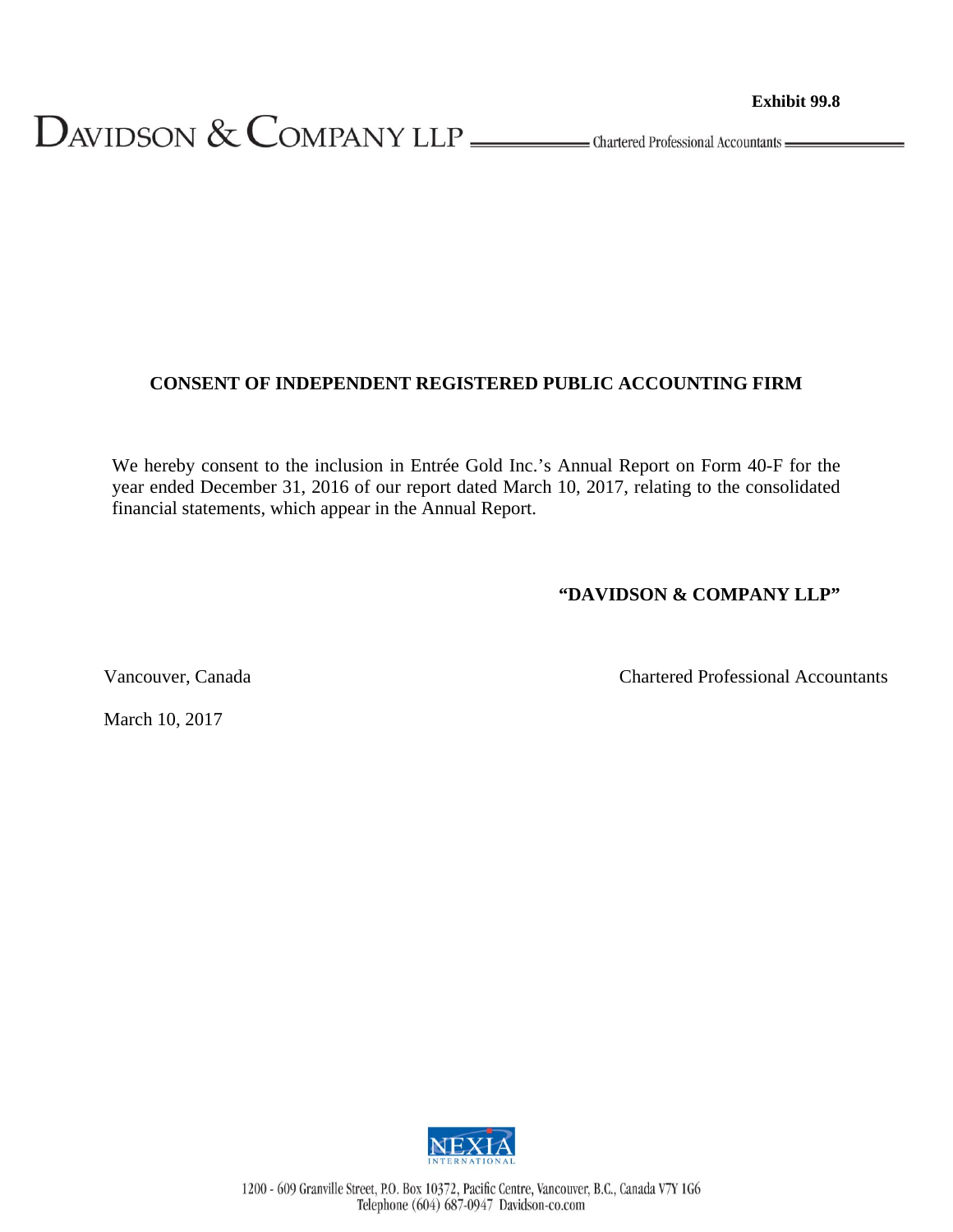## **FILED BY EDGAR**

March 10, 2017

United States Securities and Exchange Commission

Re: Entrée Gold Inc. – Form 40-F

We refer to the report entitled "Lookout Hill Feasibility Study Update, Ömnögovi Aimag, Mongolia" (the "**Report**") with an effective date of March 29, 2016 as referenced in the Annual Report on Form 40-F dated March 10, 2017 for the year ended December 31, 2016 (the "**Form 40-F**") of Entrée Gold Inc. (the "**Company**"), which is to be filed with the United States Securities and Exchange Commission pursuant to the Securities Exchange Act of 1934, as amended.

This letter is being filed as our consent to the use of our name and the Report, and summaries thereof (the "**Summary Material**"), in the Form 40-F, the Company's Management Discussion and Analysis for the year ended December 31, 2016 and in the Company's Annual Information Form for the year ended December 31, 2016 and any amendments thereto.

We hereby consent to the incorporation by reference in the Company's Registration Statements on Form S-8 (Nos. 333-127062 and 333-182891) of the Summary Material concerning the Report and the reference to our name as set forth above in the Form 40-F.

Yours truly,

**OreWin Pty Ltd** 

*/S/Sharron Sylvester* 

**Name: Sharron Sylvester Title: Technical Director – Geology**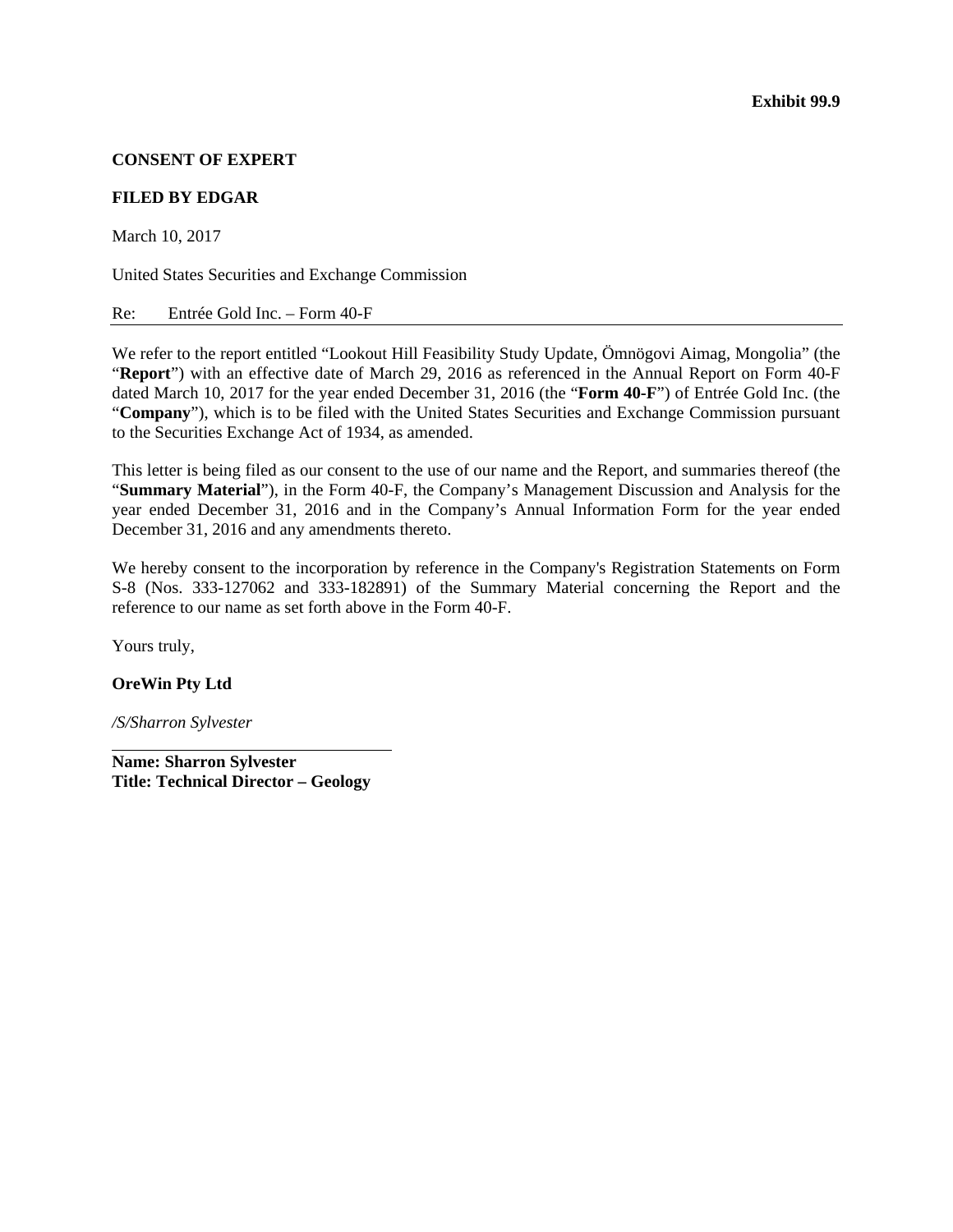## **FILED BY EDGAR**

March 10, 2017

United States Securities and Exchange Commission

Re: Entrée Gold Inc. – Form 40-F

We refer to the report entitled "2017 Updated Preliminary Economic Assessment on the Ann Mason Project Nevada, U.S.A." with an effective date of March 3, 2017 (the "**Report**") as referenced in the Annual Report on Form 40-F dated March 10, 2017 for the year ended December 31, 2016 (the "**Form 40-F**") of Entrée Gold Inc. (the "**Company**"), which is to be filed with the United States Securities and Exchange Commission pursuant to the Securities Exchange Act of 1934, as amended.

This letter is being filed as our consent to the use of our name and the Report, and summaries thereof (the "**Summary Material**"), in the Form 40-F, the Company's Management Discussion and Analysis for the year ended December 31, 2016 and in the Company's Annual Information Form for the year ended December 31, 2016 and any amendments thereto.

We hereby consent to the incorporation by reference in the Company's Registration Statements on Form S-8 (Nos. 333-127062 and 333-182891) of the Summary Material concerning the Report and the reference to our name as set forth above in the Form 40-F.

Yours truly,

## **AGP MINING CONSULTANTS INC.**

*/S/Gordon Zurowski* 

**Name: Gordon Zurowski Title: Principal Mine Engineer**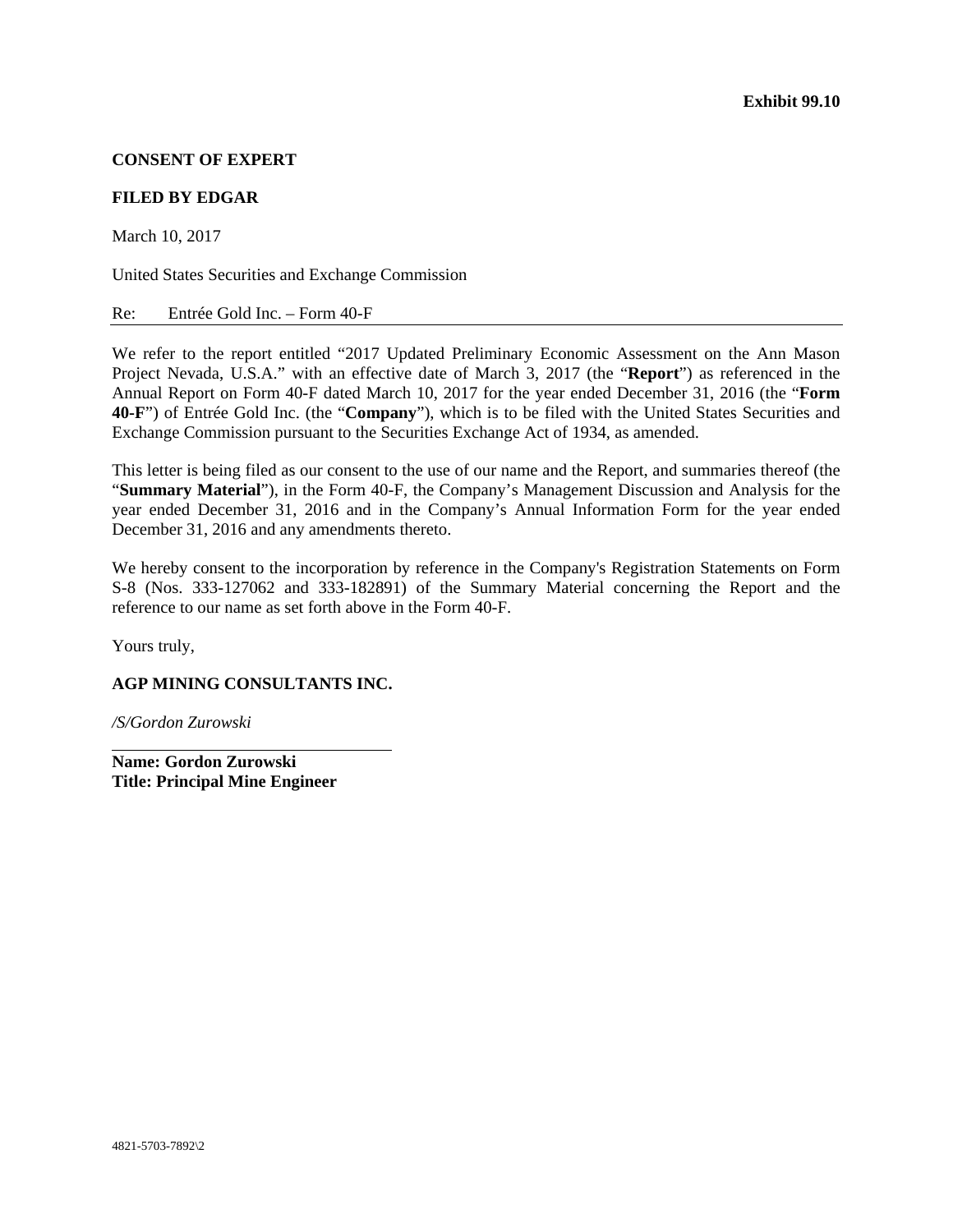## **FILED BY EDGAR**

March 10, 2017

United States Securities and Exchange Commission

Re: Entrée Gold Inc. – Form 40-F

We refer to the report entitled "2017 Updated Preliminary Economic Assessment on the Ann Mason Project, Nevada, U.S.A." with an effective date of March 3, 2017 (the "**Report**") as referenced in the Annual Report on Form 40-F dated March 10, 2017 for the year ended December 31, 2016 (the "**Form 40-F**") of Entrée Gold Inc. (the "**Company**"), which is to be filed with the United States Securities and Exchange Commission pursuant to the Securities Exchange Act of 1934, as amended.

This letter is being filed as our consent to the use of our name and the Report, and summaries thereof (the "**Summary Material**"), in the Form 40-F, the Company's Management Discussion and Analysis for the year ended December 31, 2016 and in the Company's Annual Information Form for the year ended December 31, 2016 and any amendments thereto.

We hereby consent to the incorporation by reference in the Company's Registration Statements on Form S-8 (Nos. 333-127062 and 333-182891) of the Summary Material concerning the Report and the reference to our name as set forth above in the Form 40-F.

Yours truly,

## **AMEC FOSTER WHEELER AMERICAS LIMITED**

*/S/Kris Homer* 

**Name: Kris Homer Title: Operations Director**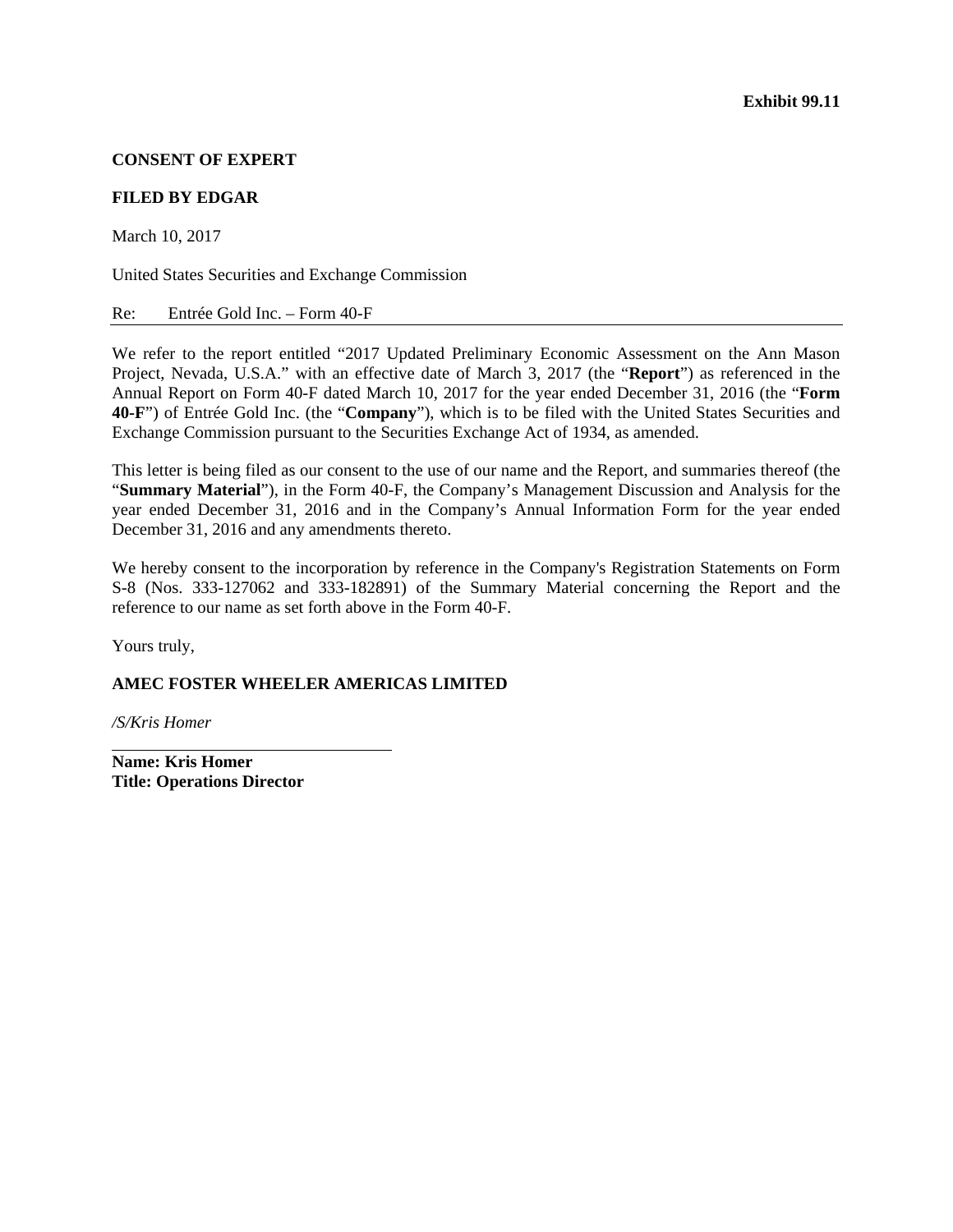## **FILED BY EDGAR**

March 10, 2017

United States Securities and Exchange Commission

Re: Entrée Gold Inc. – Form 40-F

I refer to the report entitled "Lookout Hill Feasibility Study Update, Ömnögovi Aimag, Mongolia" (the "**Report**") with an effective date of March 29, 2016 as referenced in the Annual Report on Form 40-F dated March 10, 2017 for the year ended December 31, 2016 (the "**Form 40-F**") of Entrée Gold Inc. (the "**Company**"), which is to be filed with the United States Securities and Exchange Commission pursuant to the Securities Exchange Act of 1934, as amended.

This letter is being filed as my consent to the use of my name and the Report, and summaries thereof (the "**Summary Material**"), in the Form 40-F and in the Company's Annual Information Form for the year ended December 31, 2016 and any amendments thereto.

I hereby consent to the incorporation by reference in the Company's Registration Statements on Form S-8 (Nos. 333-127062 and 333-182891) of the Summary Material concerning the Report and the reference to my name as set forth above in the Form 40-F.

Yours truly,

*/S/Bernard Peters* 

**Bernard Peters, B. Eng. (Mining), FAusIMM**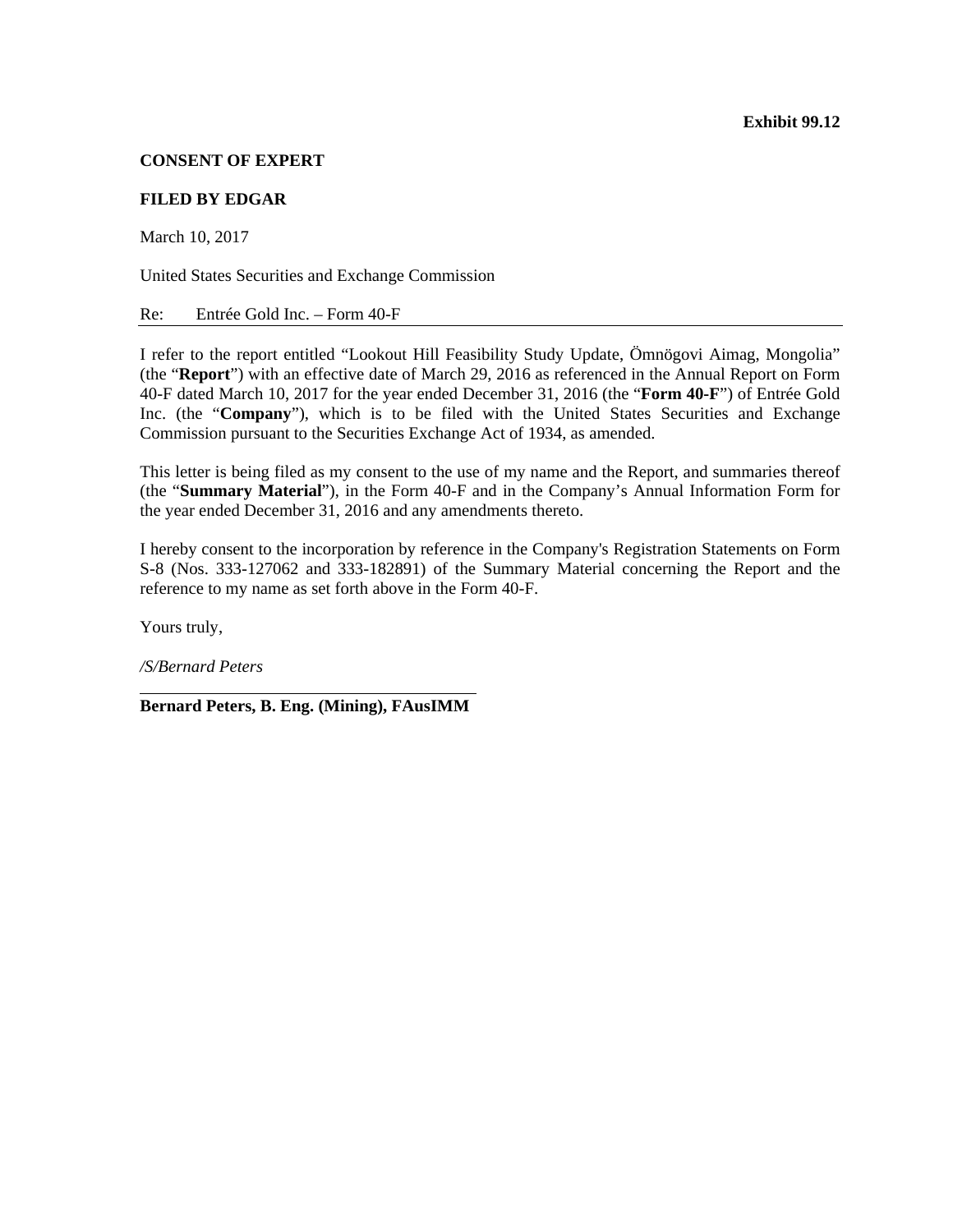## **FILED BY EDGAR**

March 10, 2017

United States Securities and Exchange Commission

Re: Entrée Gold Inc. – Form 40-F

I refer to the report entitled "Lookout Hill Feasibility Study Update, Ömnögovi Aimag, Mongolia" (the "**Report**") with an effective date of March 29, 2016 as referenced in the Annual Report on Form 40-F dated March 10, 2017 for the year ended December 31, 2016 (the "**Form 40-F**") of Entrée Gold Inc. (the "**Company**"), which is to be filed with the United States Securities and Exchange Commission pursuant to the Securities Exchange Act of 1934, as amended.

This letter is being filed as my consent to the use of my name and the Report, and summaries thereof (the "**Summary Material**"), in the Form 40-F and in the Company's Annual Information Form for the year ended December 31, 2016 and any amendments thereto.

I hereby consent to the incorporation by reference in the Company's Registration Statements on Form S-8 (Nos. 333-127062 and 333-182891) of the Summary Material concerning the Report and the reference to my name as set forth above in the Form 40-F.

Yours truly,

*/S/Sharron Sylvester* 

**Sharron Sylvester, BSc (Geol), RPGeo AIG (10125)**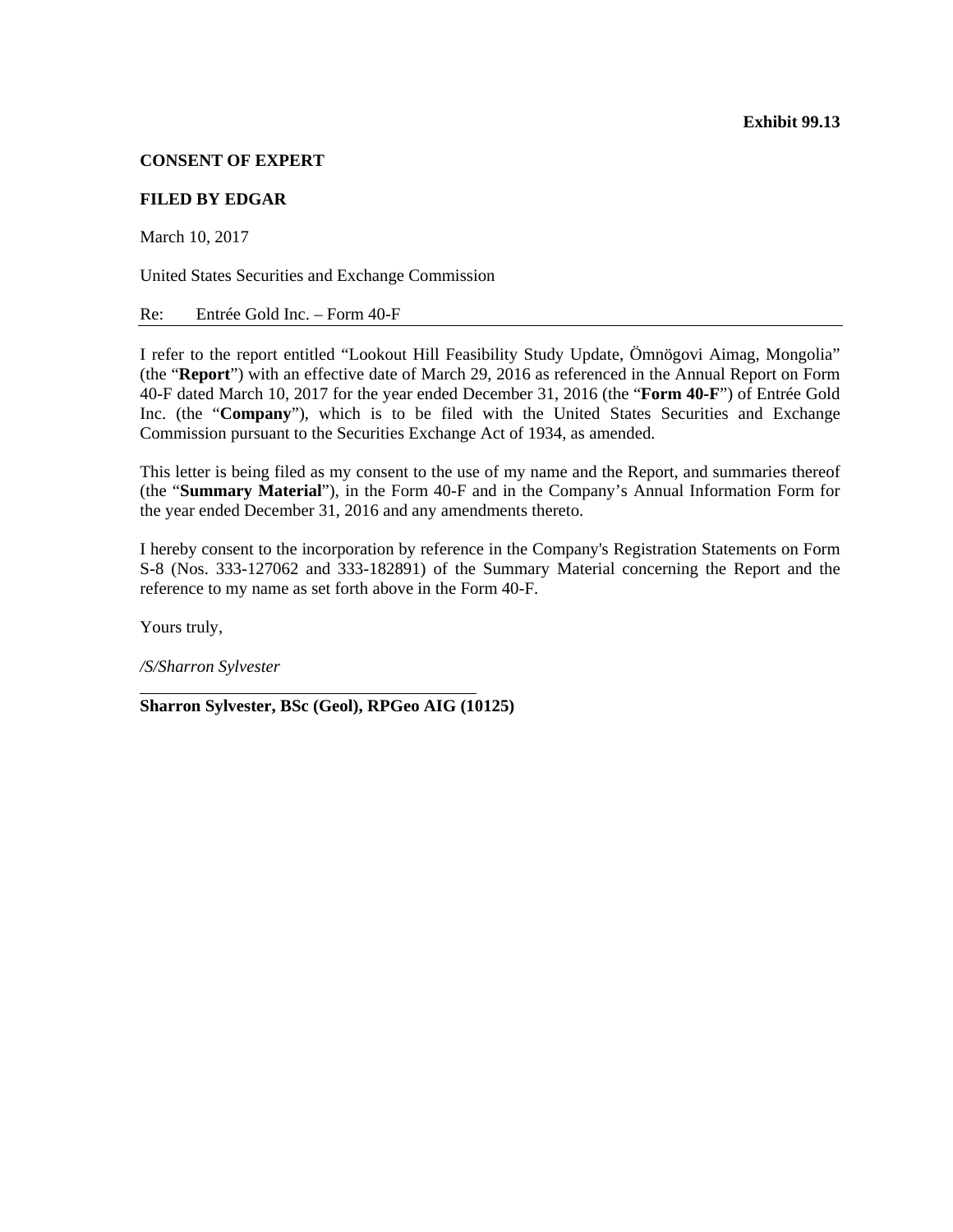## **FILED BY EDGAR**

March 10, 2017

United States Securities and Exchange Commission

Re: Entrée Gold Inc. – Form 40-F

I refer to the report entitled "Lookout Hill Feasibility Study Update, Ömnögovi Aimag, Mongolia" (the "**Report**") with an effective date of March 29, 2016 as referenced in the Annual Report on Form 40-F dated March 10, 2017 for the year ended December 31, 2016 (the "**Form 40-F**") of Entrée Gold Inc. (the "**Company**"), which is to be filed with the United States Securities and Exchange Commission pursuant to the Securities Exchange Act of 1934, as amended.

This letter is being filed as my consent to the use of my name and the Report, and summaries thereof (the "**Summary Material**"), in the Form 40-F and in the Company's Annual Information Form for the year ended December 31, 2016 and any amendments thereto.

I hereby consent to the incorporation by reference in the Company's Registration Statements on Form S-8 (Nos. 333-127062 and 333-182891) of the Summary Material concerning the Report and the reference to my name as set forth above in the Form 40-F.

Yours truly,

*/S/Robert Cann* 

**Robert Cann, P. Geo**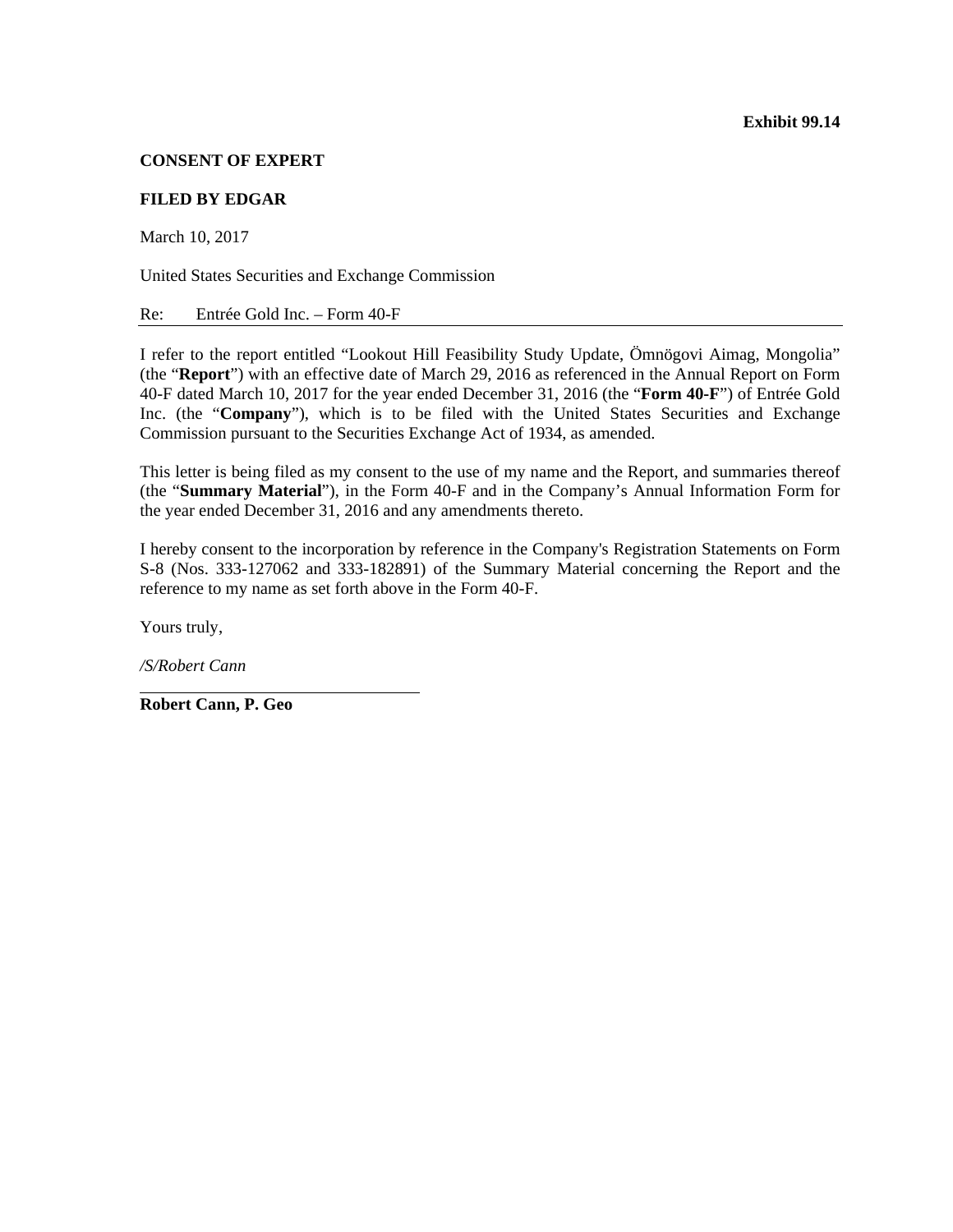## **FILED BY EDGAR**

March 10, 2017

United States Securities and Exchange Commission

Re: Entrée Gold Inc. – Form 40-F

I refer to scientific and technical information developed by Entrée Gold Inc. (the "**Company**"), which I approved, or the preparation of which I supervised, in my capacity as a "qualified person" as defined in National Instrument 43-101 – Standards of Disclosure for Mineral Projects, that is referenced in the Annual Report on Form 40-F dated March 10, 2017 for the year ended December 31, 2016 (the "**Form 40-F**") (the "**Technical Information**").

This letter is being filed as my consent to the use of my name and the Technical Information, and summaries thereof (the "**Summary Material**"), in the Form 40-F, the Company's Management Discussion and Analysis for the year ended December 31, 2016 and in the Company's Annual Information Form for the year ended December 31, 2016 and any amendments thereto.

I hereby consent to the incorporation by reference in the Company's Registration Statements on Form S-8 (Nos. 333-127062 and 333-182891) of the Summary Material concerning the Technical Information and the reference to my name as set forth above in the Form 40-F.

Yours truly,

*/S/Robert Cinits* 

**Robert Cinits, P.Geo. Entrée Gold Inc. Vice President, Corporate Development**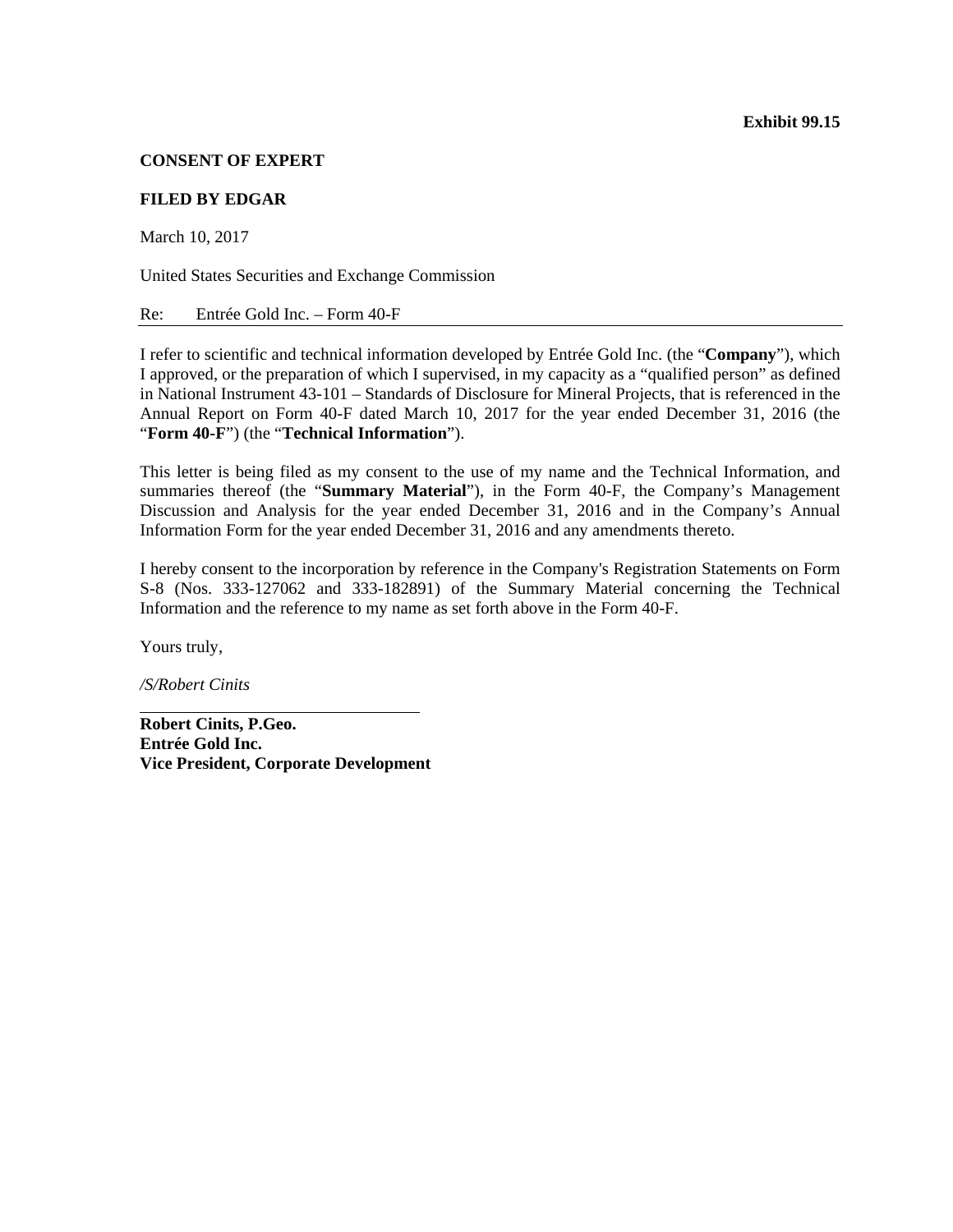## **FILED BY EDGAR**

March 10, 2017

United States Securities and Exchange Commission

Re: Entrée Gold Inc. – Form 40-F

I refer to the report entitled "2017 Updated Preliminary Economic Assessment on the Ann Mason Project Nevada, U.S.A." with an effective date of March 3, 2017 (the "**Report**") as referenced in the Annual Report on Form 40-F dated March 10, 2017 for the year ended December 31, 2016 (the "**Form 40-F**") of Entrée Gold Inc. (the "**Company**"), which is to be filed with the United States Securities and Exchange Commission pursuant to the Securities Exchange Act of 1934, as amended.

This letter is being filed as my consent to the use of my name and the Report, and summaries thereof (the "**Summary Material**"), in the Form 40-F and in the Company's Annual Information Form for the year ended December 31, 2016 and any amendments thereto.

I hereby consent to the incorporation by reference in the Company's Registration Statements on Form S-8 (Nos. 333-127062 and 333-182891) of the Summary Material concerning the Report and the reference to my name as set forth above in the Form 40-F.

Yours truly,

*/S/Pierre Desautels* 

**Joseph Rosaire Pierre Desautels, P.Geo.**